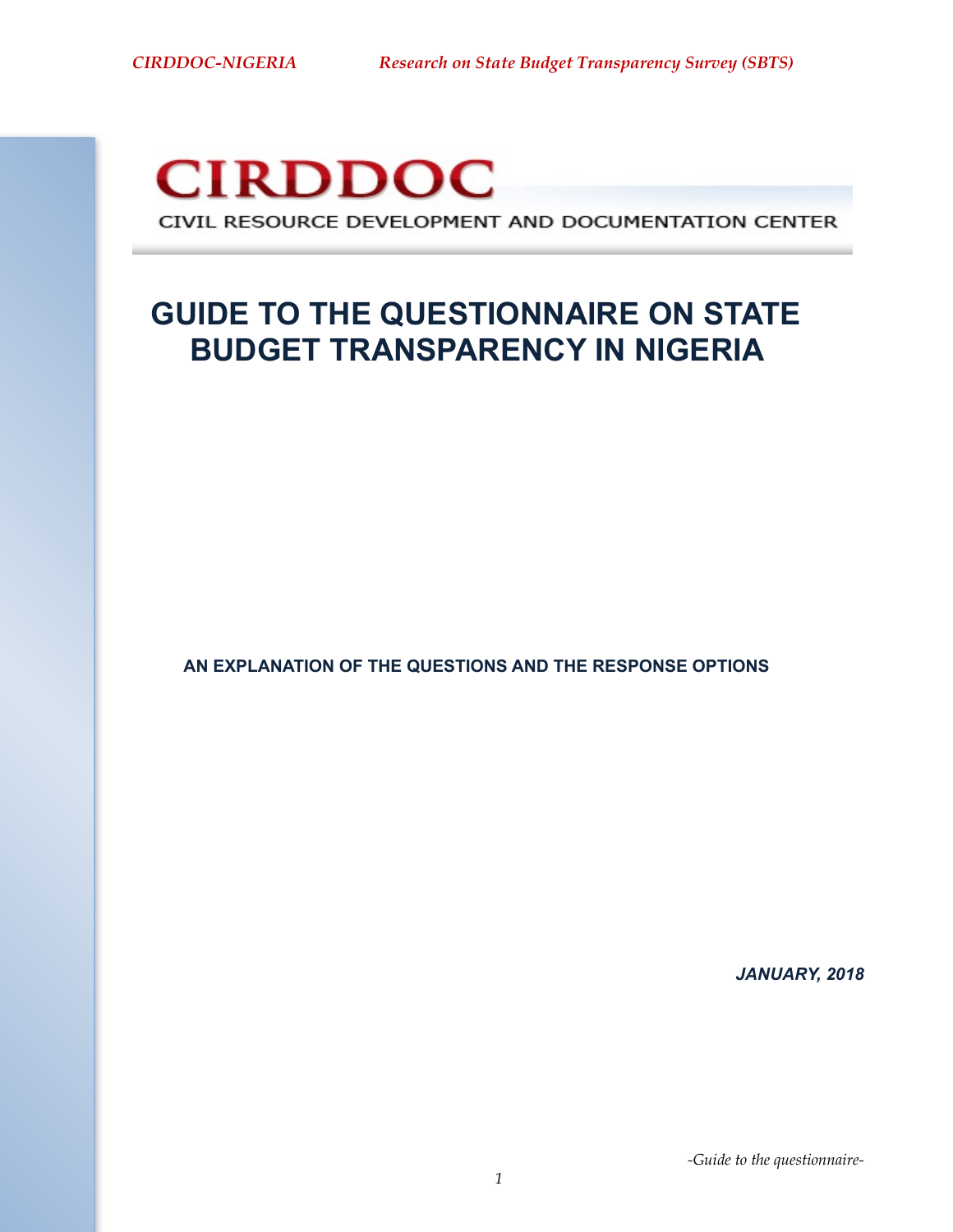# **GUIDE TO THE QUESTIONNAIRE ON STATE BUDGET TRANSPARENCY IN NIGERIA:**

# **An Explanation of the Questions and Response Options**

# **Overview of the Questionnaire**

#### Principles of the Budget Process

The *Questionnaire on State Budget Transparency in Nigeria* has two broad purposes. First, it is designed to assist nongovernmental researchers in understanding selected good practice benchmarks for budget transparency and accountability and applying them to the practices they observe in their states. Second, it applies a common methodology across states to make possible comparisons between them. The results of these comparisons are intended to draw country-wide attention to the importance of open and accountable government budgets in Nigeria.

This questionnaire is based on the following principles regarding the budget process that are based on guidelines developed by the *International Monetary Fund*, the *Organization for Economic Cooperation and Development*, the *International Budget Partnership* and the *International Organization for Supreme Audit Institutions*.

- **•** *Periodicity:* The state executive should adhere to regular deadlines in an annual calendar for drafting the budget, presenting it to the state assembly for debate, executing the budget, and presenting its final accounts to the public and to the state auditor-general. Timely and regular reporting on each of these four phases of the budget process is essential. It also is important for the state assembly and state auditor-general to perform their critical roles in a timely manner throughout the budget year, especially when it comes to debating and approving the annual budget and reviewing the final accounts.
- **•** *Publicity:* All of a state's citizens should have the right, as individuals or in association in the form of civil society organizations (CSOs), to make and express judgments on the state's budget. This requires that budget documents be widely available. This is especially important for the State Executive's Budget Proposal, which should be available to citizens *before* it is adopted by the start assembly.

#### Important Points of Clarification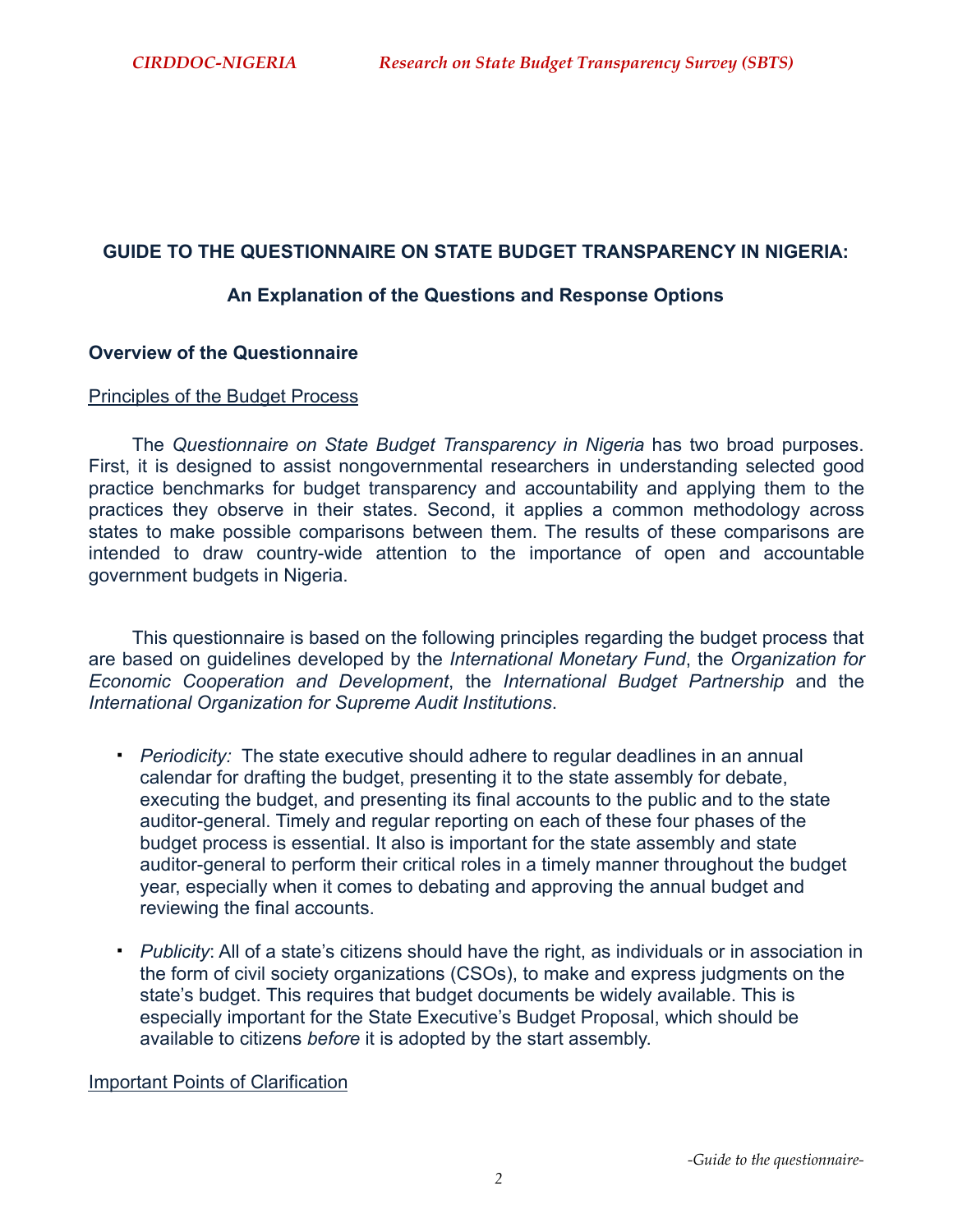Before commencing with completing this questionnaire, researchers should note the following points of clarification:

- *• The questionnaire does not focus on the activities of the central government.* Because the questionnaire was designed to measure budget transparency and accountability at the state level in Nigeria, the central government's role or activities should not be reflected in your responses.
- *• The questionnaire is only concerned with those budget documents that are made available to the public.* Please answer all questions in sections one, two and three based on publicly available budget documents.
- *• The questions are intended to apply to the most recently completed part of the budget process covered by the question.* As a result, the questionnaire will apply only to budget documents for 2018, 2017 and 2016 (see box on page 4).
- *• Documents used to respond to questions for one key document cannot be used to respond to questions regarding another key document*. For instance, the State Budget Appropriation Law that is issued during the budget enactment phase cannot be used to respond to questions about the draft estimates issued during the budget formulation phase. Similarly, even though the Accountant-General's Report is issued during the budget execution phase, it still cannot be used to answer questions about the Quarterly Report.

# The Questionnaire in a Nutshell:

This questionnaire includes four main sections: **Public Availability of Key Budget Documents**; **Public Participation in the Budget Process; Public Availability of Procurement Information**; as well as the **Legal Framework for Access to Budget Information and Fiscal Responsibility.** Details of these main sections are summarized below:

1. **Section One on Public Availability of Key Budget Documents (Questions 1-31):** The first section deals with the public availability of key budget documents that the state executive and the state auditor general should release to the public at each stage of the budget process. In this section, tables 1 and 2 allow researchers to determine the key budget documents to be used in completing the questionnaire. They require the researcher to identify each of the key budget documents that a state government issues (or fails to issue) during each of the four phases of the budget process.

These questions are grouped into categories based on the budget document that they refer to:

A. State Budget Call Circular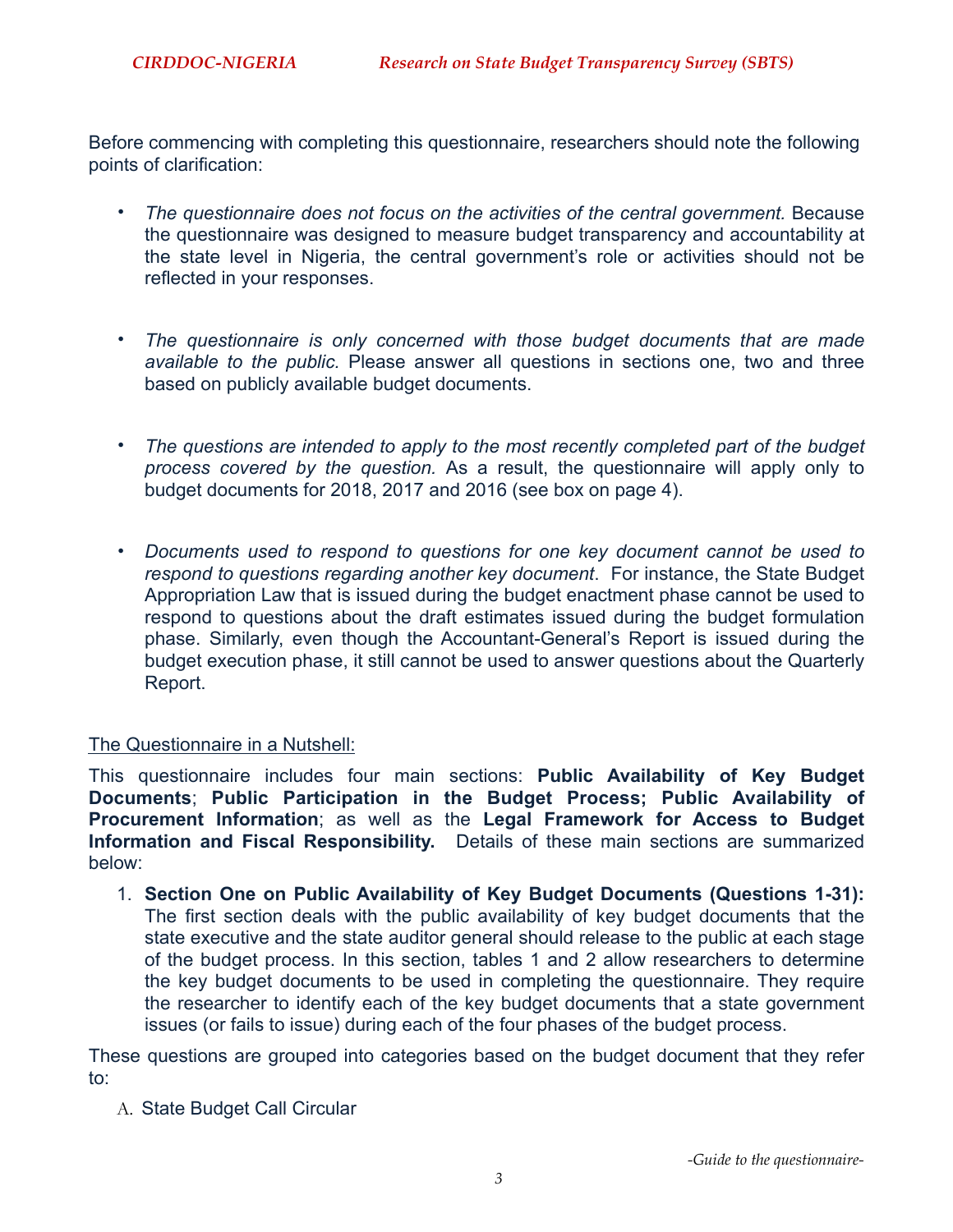- B. The Medium-Term Expenditure Framework (MTEF) and Fiscal Strategy Paper (FSP)
- C. State Draft Budget Estimates
- D. State Appropriation Law (enacted by the state assembly).
- E. State Approved Budget Estimates
- F. Implementation Reports: State Quarterly Report, State Mid-Year Review and the State Accountant General's Report (issued by the executive branch).
- G. State Auditor General's Report (issued by the State Auditor General).

Each of these documents must be used to respond to only the corresponding questions below for the budget year(s) specified for each of them.

| <b>Key Budget Document</b>                                                             | <b>Corresponding Questions</b> | <b>Fiscal Year the Budget</b><br><b>Document was Released</b> |
|----------------------------------------------------------------------------------------|--------------------------------|---------------------------------------------------------------|
| <b>State Budget Call Circular</b><br>and Calendar                                      | $(1-4)$                        | 2018                                                          |
| <b>State Draft Budget</b><br><b>Estimates</b>                                          | $(5-14)$                       | 2018                                                          |
| <b>State Appropriation Law and</b><br><b>State Approved Budget</b><br><b>Estimates</b> | $(15-23)$                      | 2018                                                          |
| <b>State Citizens Budget</b>                                                           | $(24-25)$                      | 2018                                                          |
| <b>State Quarterly Report</b>                                                          | $(26-27)$                      | 2017                                                          |
| <b>State Mid-Year Review</b>                                                           | (28)                           | 2017                                                          |
| <b>State Accountant General's</b><br>Report.                                           | (29)                           | 2016                                                          |
| <b>State Auditor General's</b><br><b>Report</b>                                        | $(30-31)$                      | 2016                                                          |

2. **Section Two on Public Participation in the Budget Process (Questions 32-44):** This section includes questions that gauge whether the executive, state assembly and the state auditor general have created avenues to ensure the participation of the public during all stages of the budget process.

3. **Section Three on Procurement (Questions 45-59):** Questions in this section assess whether procurement information at the state level is publicly available.

4. **Section Four on Legal Framework on Access to Budget Information and Fiscal Responsibility (Questions 59-70):** Questions in this section assess the availability of legal provisions ensuring the public availability of budget documents.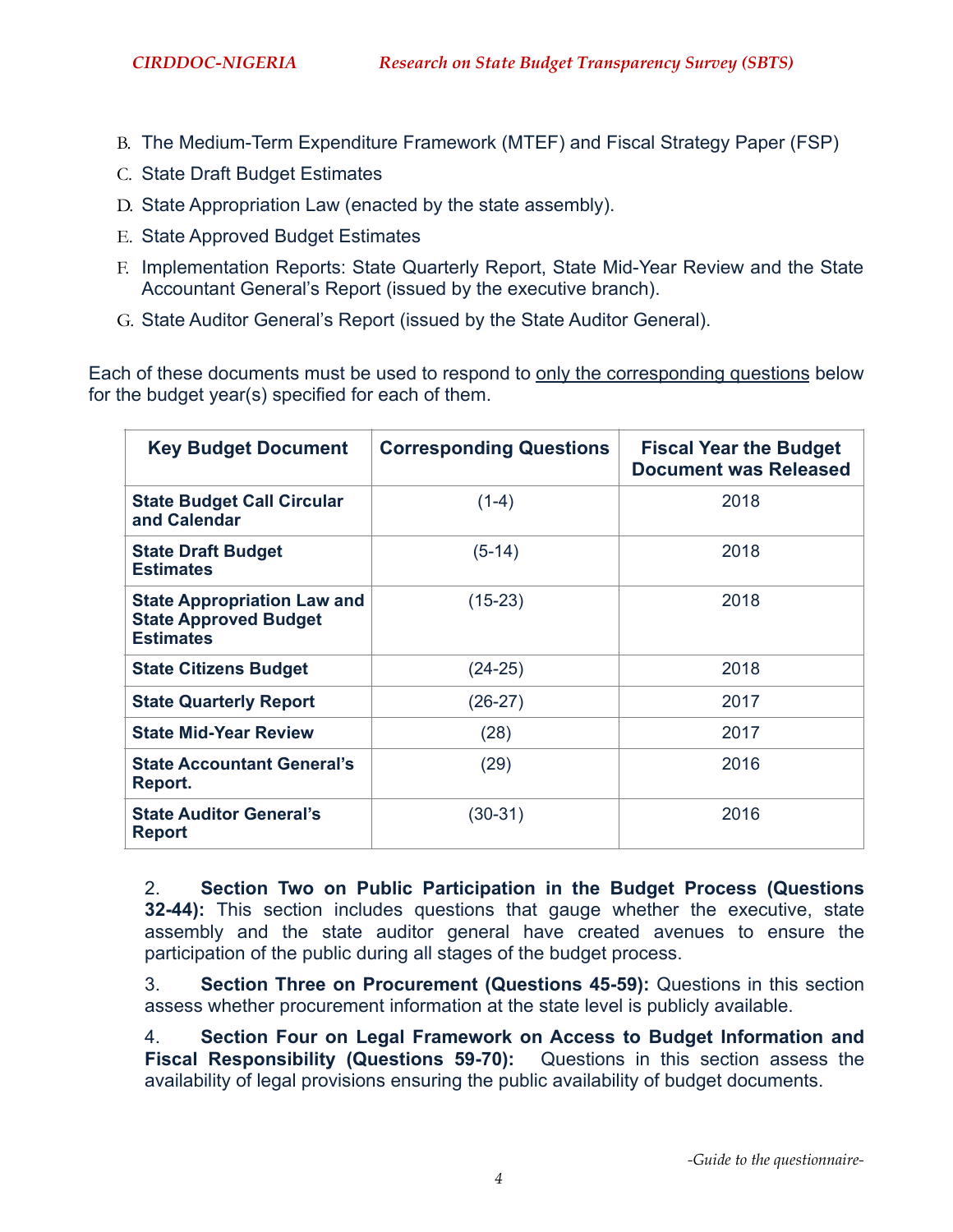# **STRUCTURE OF RESPONSES TO THE QUESTIONS**

Nearly all questions have four possible responses, as well as "not applicable/other." In general, the first response (letter "A") is the most positive answer, reflecting best practice for the subject matter of that question. The second response (letter "B") is intended to reflect good practice. A response of "C" reflects poor or weak practice, while the fourth response (letter "D") is the most negative.

For the purposes of numeric scoring of the responses, an "A" response is scored as 100 percent, "B" is scored as 67 percent, "C" is scored as 33 percent, and "D" is scored as 0 percent. Responses of "E*"* (not applicable/other) are not considered in the scoring.

A typical structure for the responses to the questions is that the "A" response indicates that "extensive information" was presented in the applicable document and that the information included "both a narrative discussion and quantitative estimates." A narrative discussion here is intended to explain and offer appropriate contextual information for the quantitative estimates; while the quantitative estimates, in the form of tables and charts, would be expected to offer additional detail to the narrative discussion. Thus, you should choose an "A" response for a situation in which all of the information that one could reasonably expect to be provided has been provided.

Responses "B" and "C" attempt to capture those situations in which only a portion of the information is provided. In this regard, "B" should be considered a positive response, in that most of the desired information is made available, although some details are lacking. The phrase "some details" is intended to cover those situations, for instance, where the narrative discussion is not comprehensive or the quantitative estimates are not sufficiently detailed, or both. But, despite these shortcomings, the information provided still gives a good sense of the issue and is sufficient to allow civil society groups to undertake serious analyses and engage meaningfully in the budget debate.

In contrast to the "B" response, the "C" response applies when the information provided "lacks important details." This is considered a negative response because, unlike instances in which a "B" response applies, the information provided is insufficient to give a good sense of the issue or facilitate meaningful analyses. The "C" response is, of course, a step above the "D" response, which applies when no information is provided.

# **Answers Responded as "Not Applicable"**

Although the questions and responses were drafted to apply to all States in all situations, there may be occasions when they do not apply to the particular circumstances in a state. For these situations, the "E" (not applicable/other) response should be used. Researchers should use this response sparingly, and choose it only after closely reviewing the applicability of all other responses. For the purpose of numerically scoring the questionnaire, an "E" (not applicable/other) response results in the applicable question being dropped from consideration and omitted from the numerical score.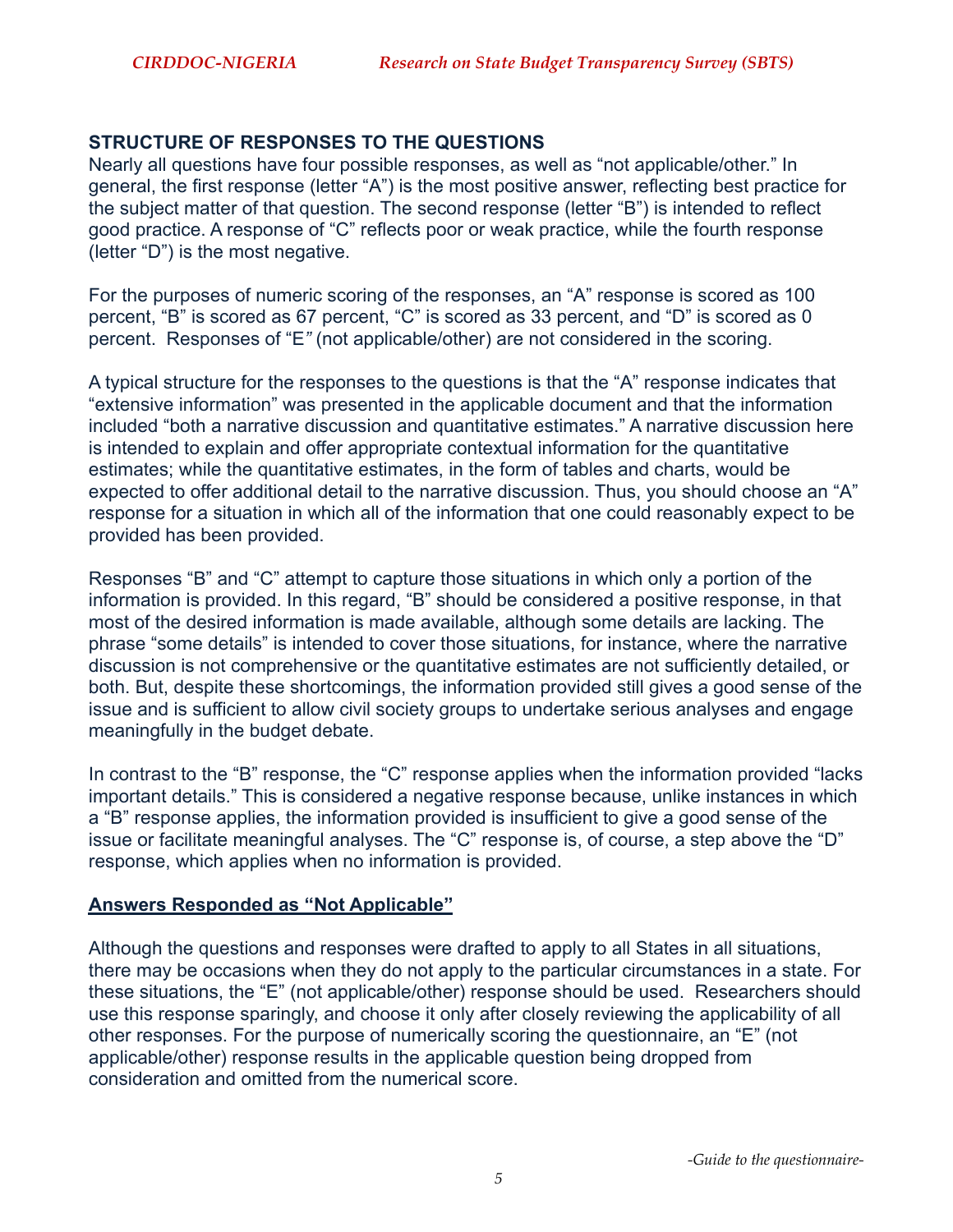For all answers marked not applicable researchers should provide a brief explanation in the "Comment" section as to why they believe the answer choices provided are not applicable, or why another response would be more appropriate.

# **Answers Involving Documents that Are Not Available to the Public**

The *Questionnaire on State Budget Transparency in Nigeria* is specifically intended to evaluate information on the state government's budget that is available to the public. As such, the answers to the questions should be based only on publicly available information. Researchers should *not* answer questions based on information that they may have unique access to through, for example, contacts in the executive, or from a document that might have been provided by a friendly legislator. If no information is available to the public, as a general rule the answer should be marked "D."

The Freedom of Information Act of 2011 gives Nigerians the ability to request any document. Therefore, this study will use the Federal Freedom of Information Act as the basis of request of budget documents. State government officials have 7 working days to respond to the request as per the Federal Freedom of Information Act. If a state government does not respond to the request within this time, the document is not available to the public.

Moreover, if a document is not available to the public, then all the questions regarding that document should be marked "D" For example, if a Mid-Year Review is not made available to the public, then *all* questions about the Mid-Year Review must be marked "D"

# **Citations and References**

The release of cross-state results will attract national and international attention and spur a public debate on the issue of budget transparency in Nigeria. In order to enhance the confidence of all users in the integrity of the cross-state results, we ask researchers to cite a source or reference when answering all questions. State Supervisors and Regional Consultants must make sure that all responses that requires citation(s) bear them.

Briefly cite a source or provide a short comment (which may be as short as one sentence or one paragraph, as appropriate) for answers to each question. The citation or comment should reference the title and portion of the budget document from which you have drawn your answer, or it should describe the conditions that led you to select a particular answer. Please keep all citations and comments as brief as possible**.**

# **Citations Drawn from Interviews with Government Officials**

Interviews with officials in the state executive branch and the state assembly will be necessary to complete some portions of the questionnaire. Tables 1 and 2 of the questionnaire require that the researcher state if a document is: not available to the public, not produced, or produced for internal purposes only and not released to the public. In order to complete these tables, an interview with an official from the appropriate ministry will be needed to determine whether a document is not produced or produced for internal purposes only.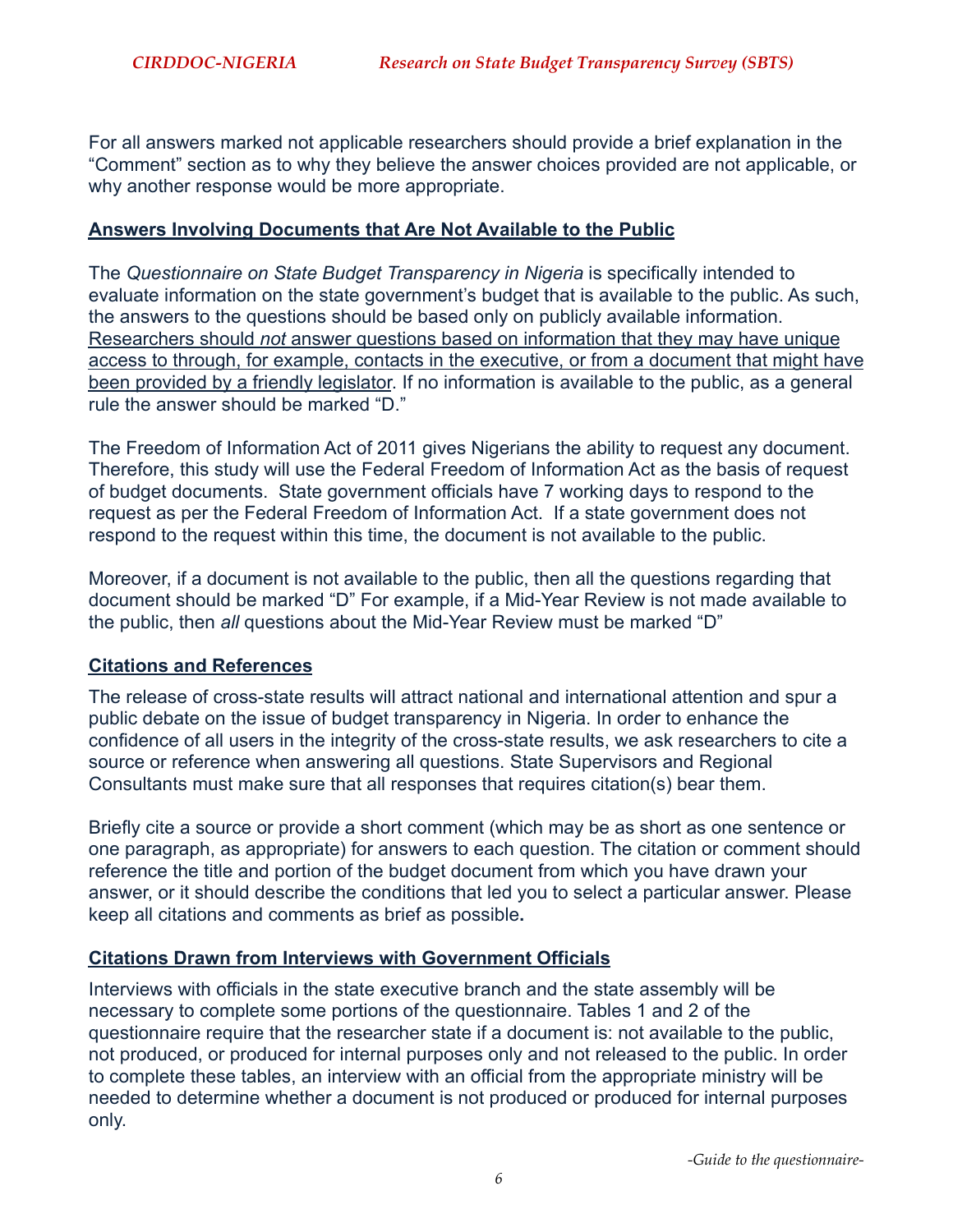Similarly, question 29 will likely require an interview with a representative or staff member from the state assembly and questions 30 will require an interview with an official at the state Auditor General's Office.

Researchers should try to identify all of the officials that they interview for the purposes of completing the questionnaire in order to strengthen the credibility of their citations when the research is released to the public. However, it is not obligatory for researchers to identify the officials interviewed by name in the questionnaire though that is preferable.

Nevertheless, if possible, researchers should try to identify officials interviewed with as much specificity as possible. For example, they should include as much of the following as possible: the name of the official, his or her title, the ministry or agency, and the date of the interview, in addition to the pertinent information that came out of the interview. (Please note that it is good practice to make and keep dated notes of all interviews.)

# **INTRODUCTION TO THE BUDGET PROCESS AND KEY BUDGET DOCUMENTS**

Nigeria's fiscal year begins on January 1 and ends on December 31. The state budget process consists of four main phases: 1) **Formulation**, when the budget proposal is drafted by the executive branch of government; 2) **Approval**, when the budget is debated and approved by the state assembly; 3) **Execution**, when the budget's plans for generating revenues and spending are implemented; and 4) **Evaluation and Audit**, when funds spent are assessed for compliance and, ideally, for performance.

The diagram below indicates which of the key budget documents should be produced at each stage of the budget process.

# **Diagram 1: Four Stages of the Budget Process**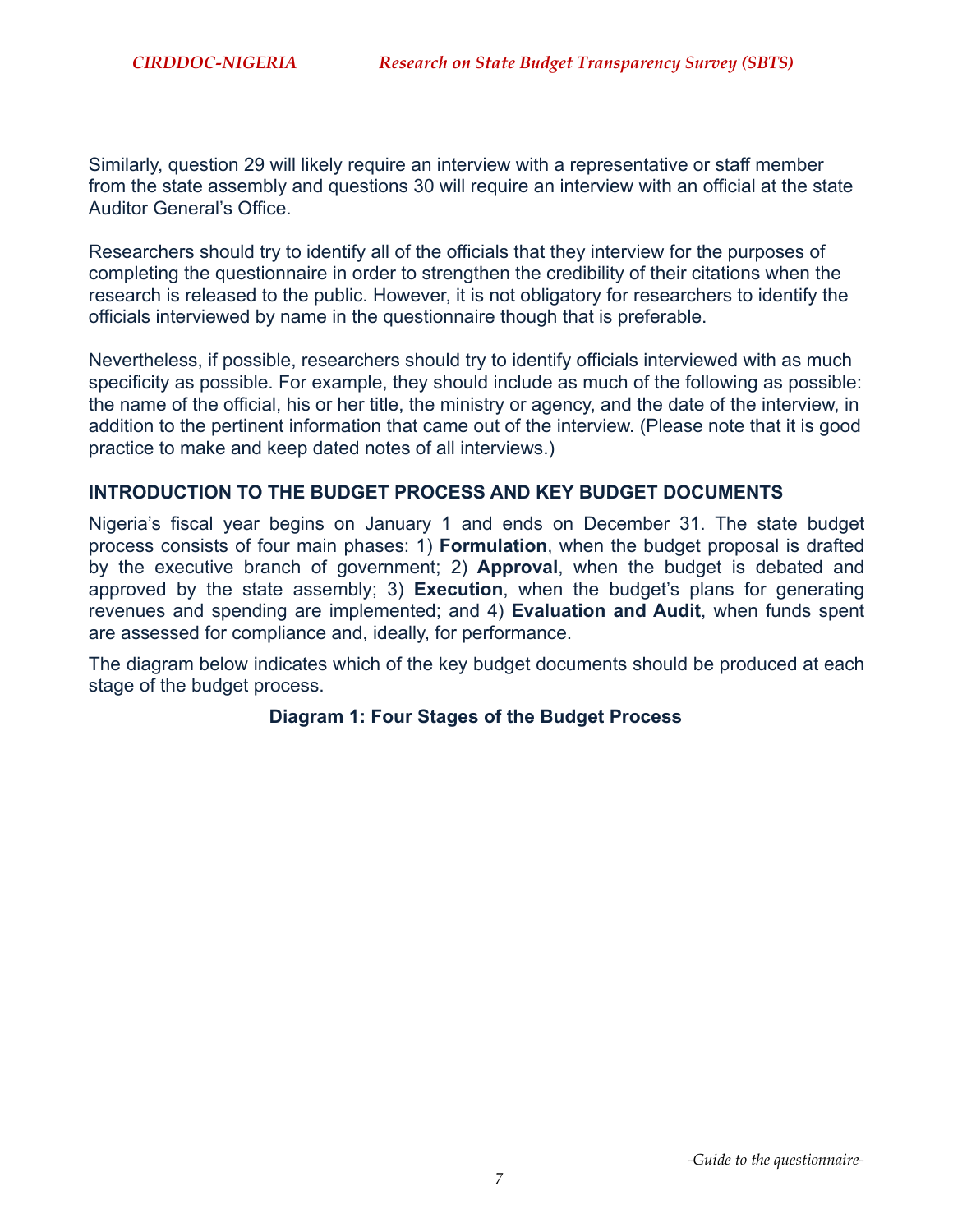

*Source: "Our Money, Our Responsibility: A Citizen's Guide to Budget Monitoring" International Budget Partnership* 

At each phase of the budget process, state governments should make information available in the key budget documents presented in Diagram 1.

# **Budget Formulation Phase**

The state executive branch of government is responsible for formulating the budget. Typically, the budget office in the Ministry of Finance, Ministry of Budget or any nomenclature a particular State uses coordinates the process, requesting information from individual Ministries, Department and Agencies (MDAs) of Government and proposing the trade-offs necessary to fit competing government priorities into the budget's revenue and expenditure totals. Formulation can last from a few weeks to several months, depending on the level of involvement by each ministry and the amount of negotiation that occurs.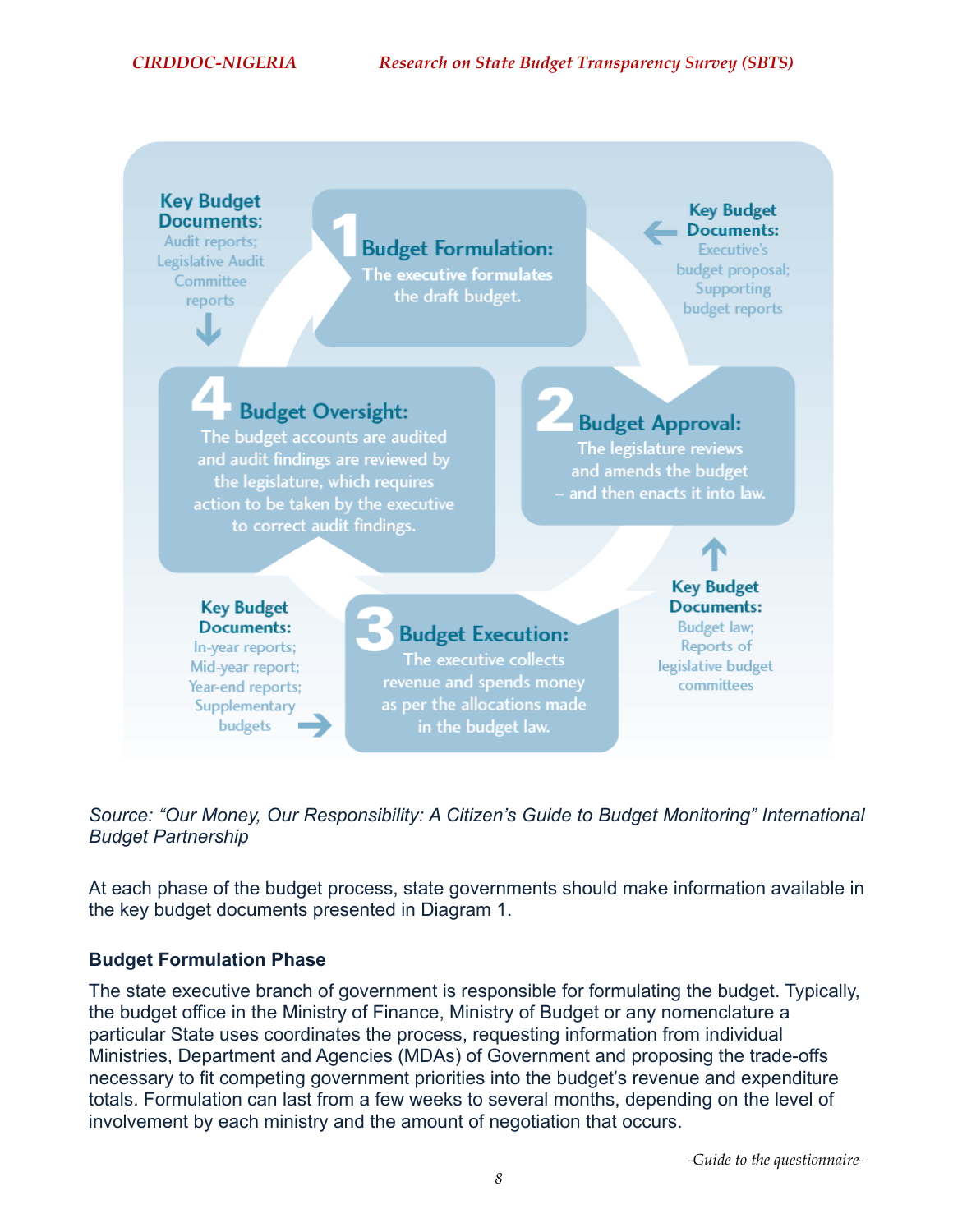The State Budget Call Circular outlines the calendar to determine the budget for the upcoming fiscal year. This document is sent to state MDAs, parastatal companies, and other key stakeholders to determine their individual budgets. State government determine the priorities for the upcoming year and these are reflected in the budget call circular. Similar to the Pre-Budget Statement that central governments are supposed to produce as per the OECD's Best Practices on Budget Transparency, the budget call circulars are meant to generate discussion before the State Draft Budget Estimates. This document should be made available by September 2017 at the latest.

The State Draft Budget Estimates presents the executive's detailed declaration of the policies and priorities it wants to pursue in the upcoming budget year, including specific allocations to each ministry and agency. It should be submitted to the state assembly at least three months prior to the start of the fiscal year to allow for proper review. Therefore, for the 2018 fiscal year the executive in each state should have submitted the proposed budget to the state assembly by November 2017 at the latest.

The draft budget should be made available to the public when it is first Presented to the State Assembly or, at a minimum, before the State Assembly approves it, in order for the public to have an opportunity to influence the final budget. **In no case should the proposed budget be withheld until after the state assembly completes its deliberations and approves the final budget.** 

In cases where the State Assembly was unable to complete its deliberations on the proposed budget before January 1, 2018 (the start of the budget year), in order for the State Draft Budget Estimates to be considered publicly available the public should have had access to it **before** it was approved. For example, if the State Budget Appropriation Law ended up being passed on March 3, 2018 the State Executive's Budget Proposal would only be considered publicly available if it was released *before* this date.

# **Budget Approval Phase**

In the second stage of the budget cycle, the state executive's budget is presented to the State Assembly for consideration (which may include hearings in various committees) and eventual adoption.

After debating the proposed budget, the State Assembly typically enacts some form of a budget or appropriation. The budget should be enacted prior to the start of the fiscal year. The **State Budget Appropriation Law** should then be made publicly available, as it is the legal document that authorizes the state executive to implement the policy measures the budget contains.

# **Budget Execution Phase**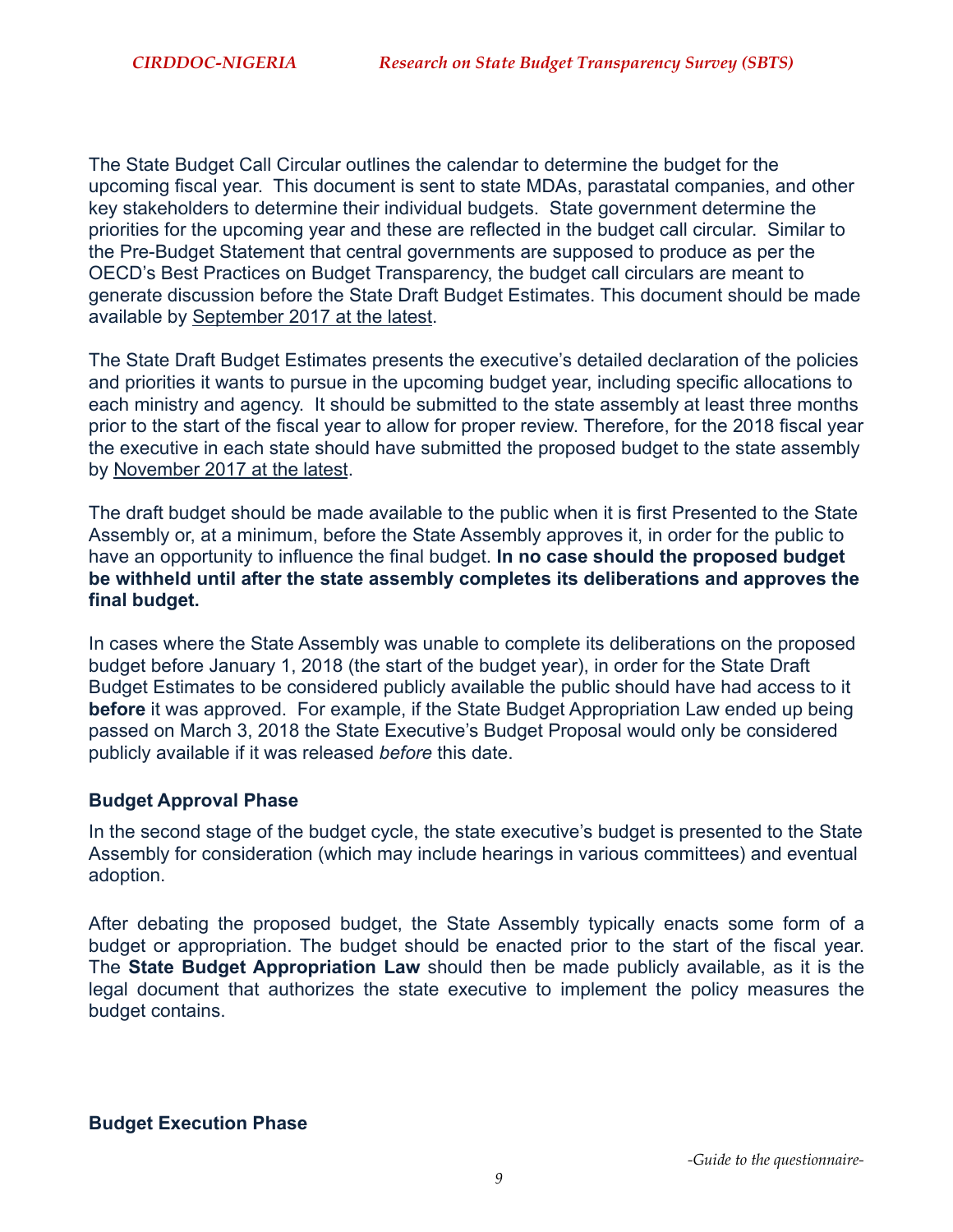Budget execution begins when the state government initiates expenditures as contained in the budget. In practice, however, budgets are not always implemented in the exact form in which they were approved: funding levels are not always adhered to, and authorized funds are not always spent for the purposes for which they were authorized. Deviations between planned and actual expenditures can occur for legitimate reasons, such as explicit changes in policy or in reaction to changing economic conditions. However, deviations can also occur for negative reasons, including poor financial management, unauthorized expenditures, inefficiency, and fraud.

There are three budget implementation reports that Nigeria's state governments should publish during the fiscal year while implementing the budget. First, the state executive should issue Quarterly Reports (**In-Year Reports)** on revenues collected, expenditures made, and debt incurred. These allow the public to monitor whether the government is spending as much as promised on key sectors, as well as whether these funds are reaching the targeted institutions and beneficiaries. Second, the state executive should publish a **Mid-Year Review** to discuss any changes in economic assumptions that affect approved budget policies. For example, an unexpected change in the price of oil and gas can lead to huge revenue windfalls or shortfalls for the states. Third, the state executive should issue an **Accountant General's Report (Year-End Report)** summarizing the situation at the end of the fiscal year. The Accountant General's Report should include an update on progress in achieving the policy goals in the State Budget Appropriation Law.

# **Budget Evaluation and Audit Phase**

The last stage in the budget cycle includes a number of activities that aim to measure whether public resources have been used effectively and efficiently. Ideally, the state executive branch should report on its fiscal activities to the legislature and the public. Expenditures should also be subjected to regular review by an independent and professional body, i.e. the State Auditor General. The findings of the State Auditor General included in the Audit Report should be submitted to the state assembly, which is responsible for holding the executive accountable for its budget execution practices.

The State Auditor General's Report should cover all activities undertaken by the state executive. Since this report should be issued within 12 months of the end of the fiscal year, only the State Auditor General Reports for fiscal year 2016 can be used to respond to questions 30-31.

# **How to Determine Whether a Budget Document is "Publicly Available?"**

For those questions intended to evaluate the contents of budget documents, researchers may use only publicly available budget documents for their answers. Publicly available budget documents are defined as those documents which any and all citizens might be able to obtain through a request to the public authority issuing the document.

For the purposes of the questionnaire, budget documents and reports that are produced by the state executive or other entities, such as the state auditor general, are classified into the following four categories: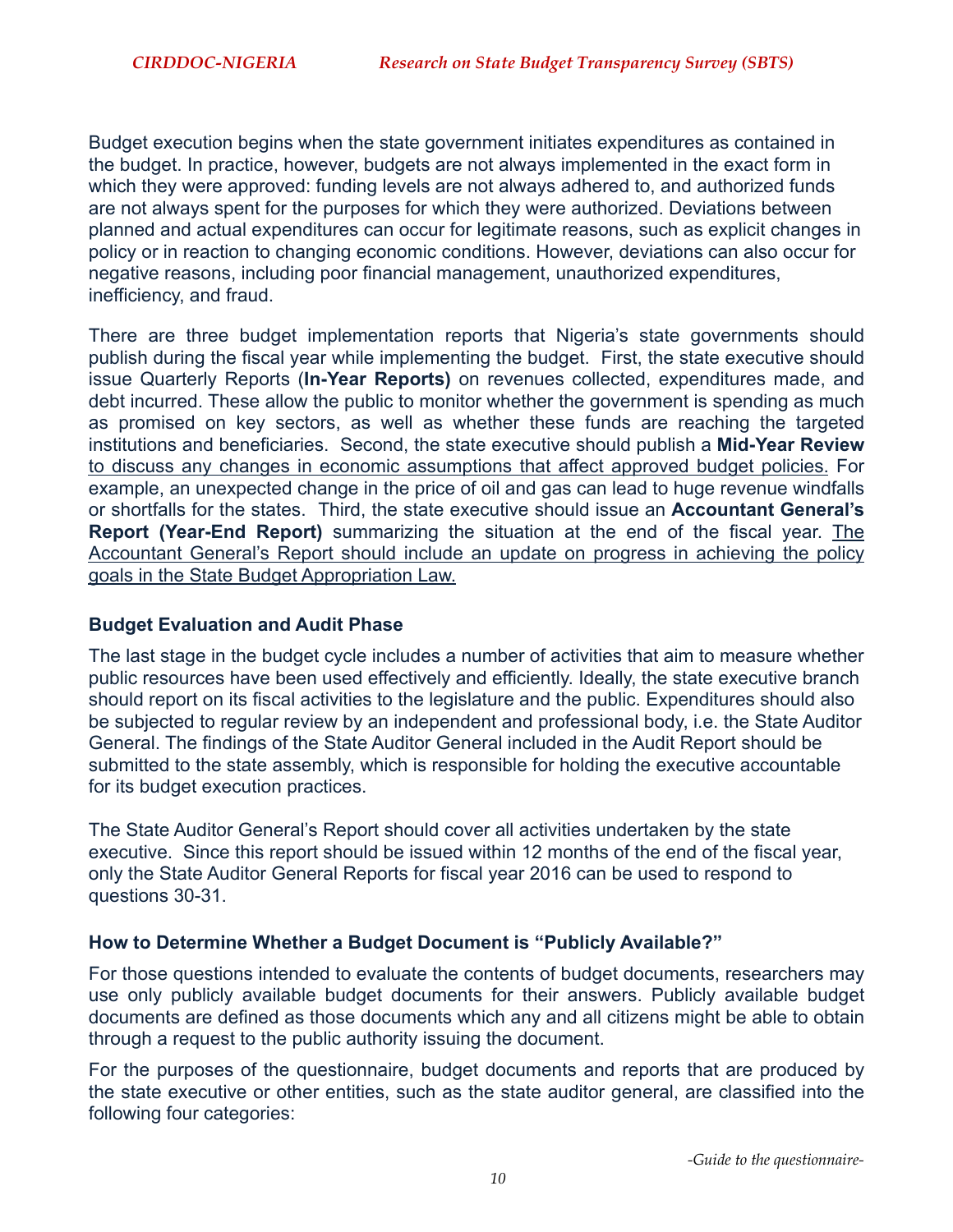- 1. Documents that are not produced at all.
- 2. Documents that are produced but are either for internal purposes only and so not made available to the public, or are made available to the public but not within a specified timeframe
- 3. Documents that are produced and made available to the general public either free of charge or for a minimal fee, but only upon request from the relevant government office.
- 4. Documents that are produced and distributed to the general public either free of charge or for a minimal fee, and in such a way that the public can access the documents though means other than requesting them directly from the executive (for instance, the documents may be posted on the Internet or kept in a public library)

# *For purposes of responding to the questions, a document should only be considered as "publicly available" in the case of either "3" or "4" above.*

A substantial number of countries around the world do not have clearly defined procedures in law for ensuring the simultaneous release of public documents to all interested parties. As mentioned above, we define publicly available information as that information which any and all citizens might be able to obtain through a request to the public authority issuing the document. This means that for the purposes of responding to the questionnaire:

- Documents made available on the Internet (even if this is the only place they are available) should be considered as publicly available.
- A document that is available only through subscription to a specialized bulletin or publication issued by the executive should be considered as *not* available to the public, unless this bulletin is easily accessible to the general public either free of charge, through the payment of a minimal subscription fee, or through sources such as public libraries.
- If a document is not available from the issuing authority, it should be considered as *not*  publicly available. For example, if it is not possible to obtain an audit report from the state auditor general, but it may be available upon request to a representative of the state assembly, then the document should be considered as *not* publicly available. Similarly, documents that the executive provides to the legislature but does not make available to the general public upon request to the executive, should be considered as *not* available to the public.
- A document must be available to any and all members of the general public who requests it to be considered as publicly available. There is a sample request letter that would be used to solicit the budget documents from state governments. As alluded to earlier, this study will use the Federal Freedom of Information Act as a basis for requesting budget documents. State governments have 7 days to respond to these information requests (as per the Federal Freedom of Information Act). A document that is available to only certain individuals or members of the public but is refused to others, who request it, should be considered as *not* publicly available. For example, in some states only those who maintain friendly relations with government officials may obtain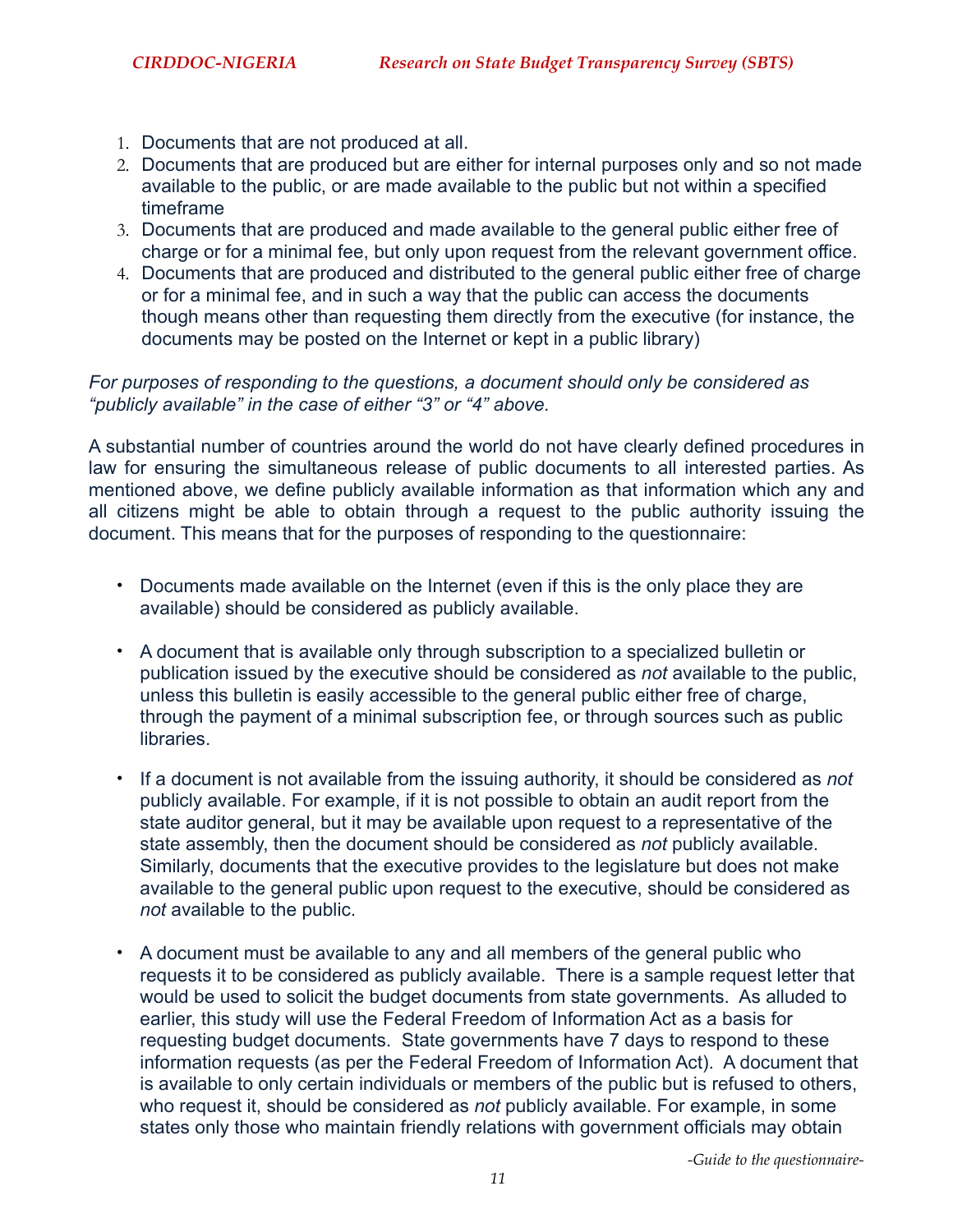documents, while requests by general citizens or selected civil society organizations are refused.

| <b>Budget Documents</b>                                                                                                | <b>Release Dates for 'Publicly Available</b><br>Documents'                                                                                                                                                                                                                                                                                                |
|------------------------------------------------------------------------------------------------------------------------|-----------------------------------------------------------------------------------------------------------------------------------------------------------------------------------------------------------------------------------------------------------------------------------------------------------------------------------------------------------|
| <b>State Budget Call Circular</b>                                                                                      | Ideally should be released five months before<br>the fiscal year (July) but no later than three<br>months before the start of the fiscal year<br>(September).                                                                                                                                                                                             |
| <b>State Draft Budget Estimates</b>                                                                                    | Ideally should be released at the same time as<br>it is presented to the State House of Assembly<br>(SHoA). Ideally, it should be released while the<br>legislature is still considering it. In no case<br>would a proposal that is released after the<br>legislature's discussions about the budget have<br>ended be considered as "publicly available". |
| <b>Medium Term Expenditure Framework</b><br>(MTEF) and Volume and Votes for the State<br><b>Draft Budget Estimates</b> | Must be released at or about the same time as<br>the State Draft Budget Estimates (see above).                                                                                                                                                                                                                                                            |
| <b>State Budget Appropriation Law</b>                                                                                  | Must be released no later than three months<br>after the budget is approved by the state<br>assembly.                                                                                                                                                                                                                                                     |
| <b>State Approved Budget Estimates</b>                                                                                 | Should be released once the Budget has been<br>approved.                                                                                                                                                                                                                                                                                                  |
| <b>State Citizens Budget</b>                                                                                           | If it is a simplified version of the State<br>a.<br>Draft Budget Estimates it must be<br>released at the same time as a "publicly"<br>available" State Draft Budget<br>Estimates.<br>b. If it is a simplified version of the<br>Appropriation Law, it must be released<br>at the same time as a "publicly<br>available" the Enacted Budget.               |
| <b>State Quarterly Report</b>                                                                                          | Must be released no later than three months<br>after the reporting period.                                                                                                                                                                                                                                                                                |
| <b>State Mid-Year Review</b>                                                                                           | Must be released no later than three months<br>after the reporting period.                                                                                                                                                                                                                                                                                |
| <b>State Accountant General's Report</b>                                                                               | Must be released no later than nine (9) months<br>after the end of the fiscal year (the reporting<br>period)                                                                                                                                                                                                                                              |
| <b>State Auditor General's Report</b>                                                                                  | Must be released no later than twelve (12)<br>months after the end of the fiscal year (the<br>reporting period).                                                                                                                                                                                                                                          |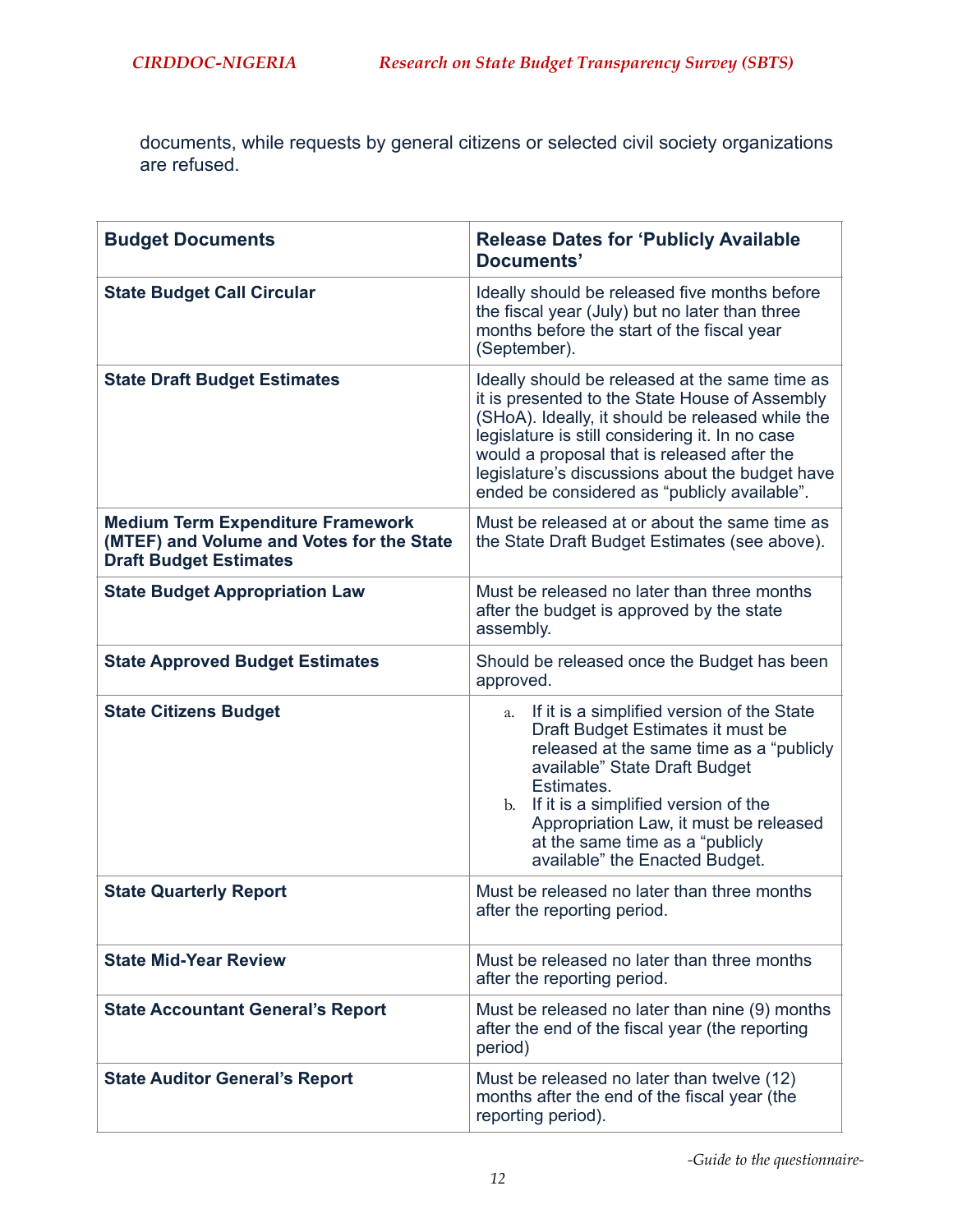| <b>Budget Documents</b>                | <b>Release Dates for 'Publicly Available</b><br>Documents'                                                                                                                                                                                                                              |
|----------------------------------------|-----------------------------------------------------------------------------------------------------------------------------------------------------------------------------------------------------------------------------------------------------------------------------------------|
| <b>Public Accounts Committee (PAC)</b> | PAC is expected to scrutinise the Auditor<br>General Report and come up with their findings<br>including rewards and punishments. The<br>Constitution places no time on this but that<br>should be done before the next Auditor<br>General's Report comes to the floor of the<br>House. |

# **SECTION ONE: PUBLIC AVAILABILITY OF KEY BUDGET DOCUMENTS**

# **Section 1A: State Budget Call Circular and Budget Calendar**

**Question 1:** This question seeks to determine whether state governments produce a Budget Call Circular at all. Good public financial management practice requires governments at all levels to start the budget formulation process and issues a Budget Call Circular. While timeliness is an important aspect of public availability, it is also important to determine whether state governments are able to produce the document. As mentioned earlier, the Budget Call Circular should be produced before the State Draft Budget Estimates are produced and made publicly available. The document should be produced at most by September of the preceding fiscal year.

**Question 2 and 3:** Question 2 is on the timeliness of the Budget Call Circular while question 3 looks at if the Budget Call Circular is released to the public. Budget Call Circulars are meant to start the budget discussions; therefore, the document should be released as soon as the state government starts budget discussion several months before the start of the fiscal year. The document should be made publicly available at the same time that it is produced which is answer "A." The document should be available at the very latest a month before the State Draft Budget Estimates, which is answer "C". The document is not considered available if it is not produced and publicly available before the State Draft Budget Estimates are presented to the State House of Assembly.

**Question 4:** asks about the state executive's *internal calendar* for preparing the budget. Such a calendar is particularly important for the executive's management of the budget preparation process, in order to ensure that it accounts for the views of the different departments and agencies. The question asks whether the executive releases to the public such an internal timetable, in keeping with the questionnaire's theme of open budgets, and whether the executive adheres to the dates in this timetable.

# **Section 1B: State Draft Budget Estimates**

*Explanations to Questions 5-14*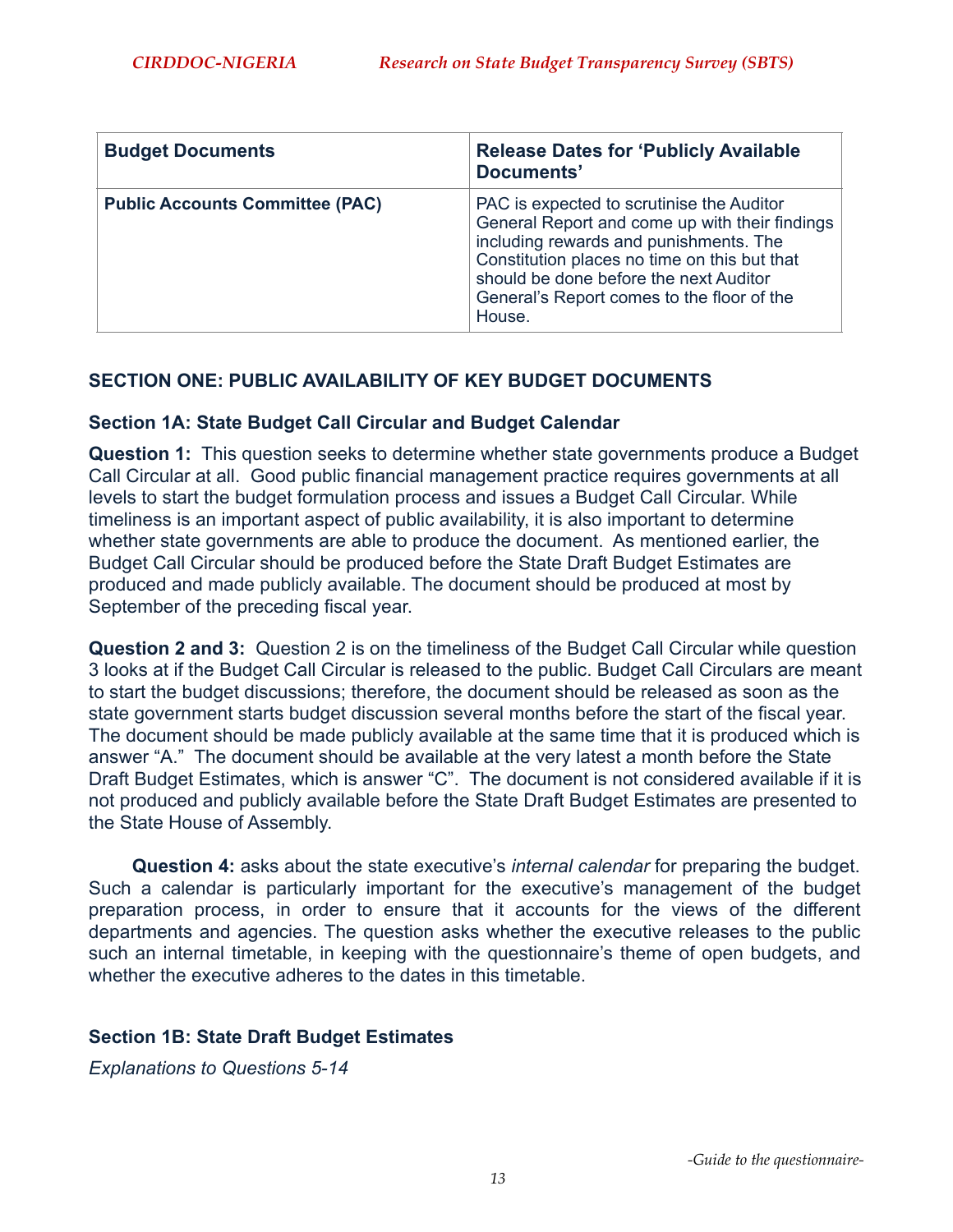**Question 5:** State Draft Budget Estimates should be formulated several months before the start of the fiscal year. This question asks about good Public Financial Management (PFM) practices in the state.

**Question 6:** This question deals with two important issues regarding the timing of the Executive's Budget Proposal's release-both to the State Assembly and to the Public. As per international best practices, the budget proposal should be submitted to the State Assembly at least 3 months in advance of the beginning of the budget year so that there is sufficient time to review and debate the budget. The budget proposal should also be made available to the public when it is first presented to the legislature or, at a minimum, *before* the state assembly approves it, in order for the public to have an opportunity to influence the final budget. **In no case should the proposed budget be withheld until after the state assembly completes its deliberations and approves the final budget.** 

If the State Draft Budget Estimates for 2018 was submitted to the State Assembly in October 2017 and it was immediately made publicly available, the response to this question would be 'A'.

If the executive's budget proposal was submitted to the State Assembly and released to the public by the third week of November the response to this question would be 'B'. If it was submitted and released after the third week of November then the response would be 'C'.

Finally, regardless of when the budget proposal was submitted to the state assembly, if it was only released to the public *after the budget was enacted* or if it has not been released at all the response would be 'D'.

In cases in which the state assembly was unable to complete its deliberations on the proposed budget before January 1, 2018, the public must have had access to the Executive's Budget Proposal before it was approved in order for this document to be considered publicly available.

**Please do not use the State Budget Appropriation Law or State Approved Budget Estimates to answer questions in section 1 B related to the State Draft Budget Estimates.** The questions in this section are intended to evaluate the information that is available to the public while the proposed budget is under consideration by the State Assembly, *before* the State Assembly approves or enacts the budget. If the Executive's Budget Proposal is not available to the public prior to the legislature's approval, researchers should choose the answer "D" for all of questions 5-14.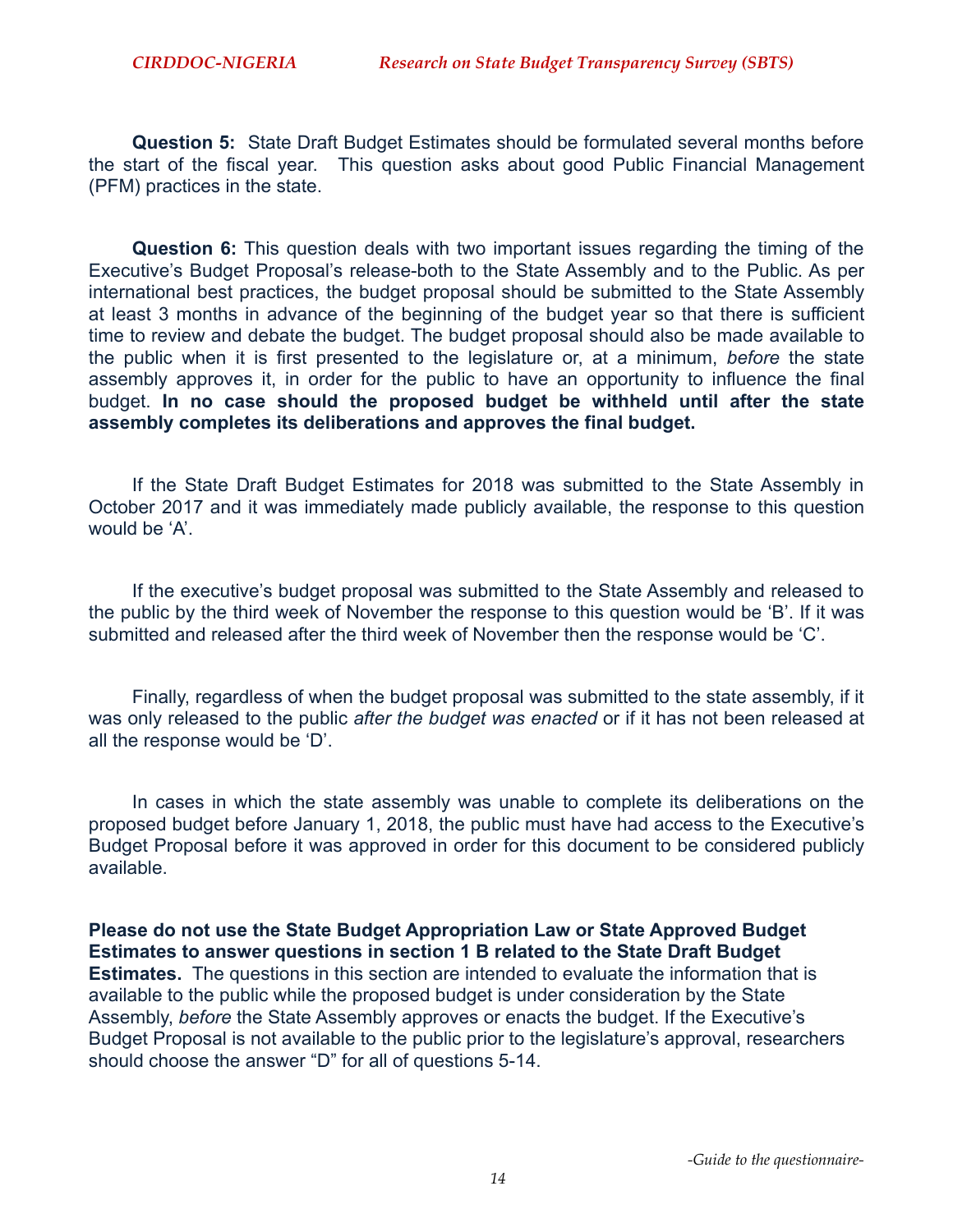**Questions 7 - 11** are related to expenditures. Questions 7-9 look at some of the basic ways that total expenditures included in the budget can be organized or classified: by administrative unit, functional classification, and economic classification.

Each of these classification systems has different advantages. For instance, reporting expenditure by administrative unit indicates which government entity (department, ministry, or agency) will be responsible for spending the funds and, ultimately, will be held accountable for their use.

Functional classifications indicate the programmatic purpose or objective for which the funds will be used, such as health, education, or defense. Economic classification provides information on the nature of the expenditure, such as whether funds are being used to pay for wages and salaries, capital projects, or social assistance benefits.

To answer "A" for these questions, all expenditures covered in the budget would have to be organized by one of the classification systems. In contrast, the "B" response would apply if a significant portion of expenditures were not properly classified. For instance, the "B" response would be appropriate if expenditures for some of the major functions, such as education and health, are identified separately, but there is a large residual portion of the total budgeted expenditure that is not classified by function. This would make it impossible to identify other functional allocations, such as that for housing or transportation, with precision.

**Question 10** asks about expenditures for individual "programs." For the purposes of answering the questionnaire, researchers should take the term "program" to refer to *any level of detail below an administrative unit, such as a ministry or department*. For example, the State Ministry of Health's budget could be broken down into several subgroups, such as "primary health care," "hospitals," or "administration." For the purposes of answering the question, these breakdowns should be considered as programs even when they could be, but are not, broken down into smaller, more detailed units.

**Question 11** asks about whether expenditures for each state are classified by local government areas, gender, age or senatorial zone. If all expenditures are classified by local government areas the response would be 'A'. Out of the total expected proposed expenditure for the state, if more than two-thirds of this expenditure is classified by local government councils the response would be 'B'. If, out of the total expected proposed expenditure for the state, less than two-thirds of this expenditure is classified by local government councils the response would be 'C'.

**Question 12** concerns internally generated revenue such tax revenues and [government](http://en.wikipedia.org/wiki/government_revenue) [revenue](http://en.wikipedia.org/wiki/government_revenue) not generated from [taxes](http://en.wikipedia.org/wiki/tax) such as transfers from the Federation Account. Taxes are compulsory transfers that result from government exercising its sovereign power. Examples of tax revenues include value added tax and stamp duties. If all sources of revenues are identified individually the response is "A". If only an aggregate total is presented for revenues or if no sources of revenues are identified individually the response is "D". In order to determine the responses for "C" and "D" the researcher should add up the amount of each source of revenue that is presented and then divide them by the total aggregate of the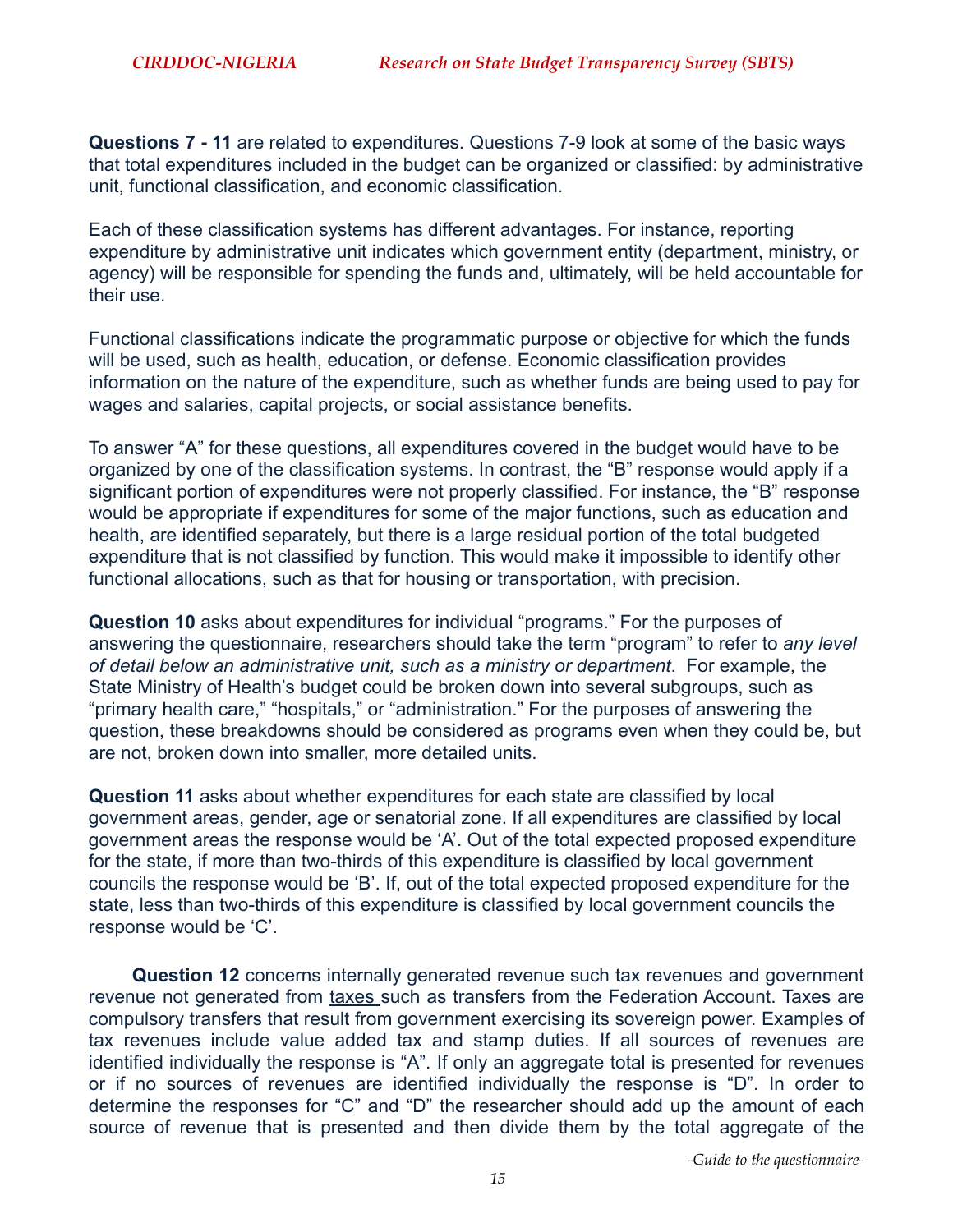revenue. This will allow the researcher to calculate whether the sources of tax revenue presented account for less than two-thirds of the total revenue or more than two-thirds.

**Question 13 & 14** asks whether the budget reflects performance targets directly related to expenditures—for instance, in an education program, targets could include the number of teachers trained or the increase in enrollment rate; and for a social security program, the data could reflect the number of beneficiaries. Good public financial management exhorts all governments to link policy outcomes with the budget. Expenditures should be tied to a specific purpose. The budget should disclose not only the amount of money that is being expended on a program but also other information including the targets for each program to analyze it. This information helps to contribute poverty reduction by explaining what the state government intends to achieve with programs in the fiscal year.

# **Section 1 C: State Appropriation Law and Approved Budget Estimates**

*Explanations to Questions 15-23* 

**Question 15** asks about good public financial management practice of approving the budget before the start of the fiscal year.

**Question 16** refers to the timeliness of the release of the Enacted Budget or State Budget Appropriation Law when it is approved by the State Assembly. To respond to this question the researcher should not only know when the State Budget Appropriation Law was approved by the State Assembly, but also when it was made publicly available (either on the internet or distributed to the public official gazette). If the State Budget Appropriation Law is not disseminated to the public through either of these sources, the researcher should check with the relevant Ministry officials whether they distributed copies of the 2018 Budget Law to public libraries, and if they did so, on what date they distribute this document to the libraries.

If the Enacted Budget was released to the public more than 3 months after its approval by the State Assembly then it is not considered to be publicly available and the response shall therefore be "D".

**Questions 17-23** are related to expenditures in the State Appropriation Law and Approved Budget Estimates. Questions 17-23 look at some of the basic ways that total expenditures included in the budget can be organized or classified: by administrative unit, functional classification, economic classification and by programs. Questions 21 and 22 seek to find if the state is IPSAS compliant and how the state line items in the budget are presented. Some states items are lumped without proper disaggregation for easy comprehension. The question introduced is to know states that are practicing such lumping in budget items.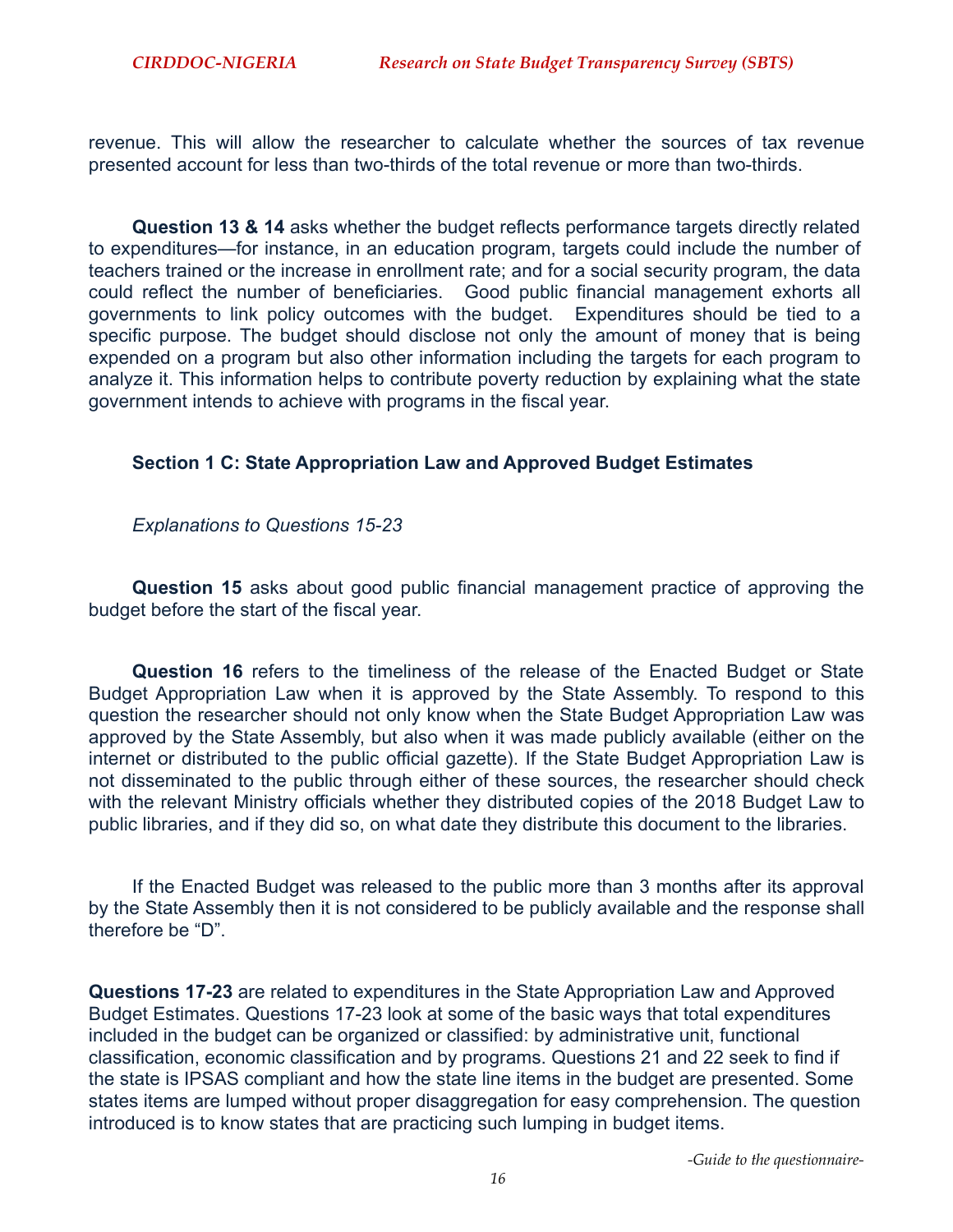# **Section 1 D: State Citizens Budget**

#### *Explanation to Questions 24-25*

**Question 24** asks whether the budget has been popularized in a Citizens Budget format. A Citizens Budget can take many forms, but its distinguishing feature is that it is designed to reach and be understood by as large a segment of the population as possible. If the Citizens Budget is a simplified version of the State Executive's Budget Proposal, it is considered publicly available if it is released at the same time as the Executive's Budget Proposal. If the Citizens Budget is a simplified version of the State Budget Appropriation Law, it is considered publicly available if it is released at the same time as the State Budget Appropriation Law.

The International Budget Partnership developed *The Power of Making It Simple: A Government Guide to Developing Citizens Budgets* to help governments at all levels understand the importance of the Citizens Budget and what its contents should be. This guide states that Citizens Budget should contain the following six topics: five topics: 1) budget process, 2) revenue collection, 3) priority spending and allocations, 4) sector specific information and targeted programs, 5) contact information for follow up by citizens and 6) macroeconomic assumptions. All topics are relevant at the state level except macroeconomic assumptions, therefore, state Citizens Budget should contain the first five of the six mentioned topics.

Citizens Budgets with all 5 topics discussed receive an "A" answer. States that have a Citizens Budget with at least 3 out of the 5 topics discussed receive a "B" answer" while states that a have a Citizens Budget with at least 2 out of the 5 receive a "C" answer.

**Question 25** looks at the formats of the Citizens Budget. IBP in its *The Power of Making It Simple: A Government Guide to Developing Citizens Budgets also documents the* varieties of Citizens Budgets around the world. It could be in form of a radio program, street theatre, television program, comic strip, etc. The Chilean MOF publishes both a document and does a 5-minute video that is posted on YouTube. State governments should publish the Citizens Budget not only in a document format but also other accessible formats like a television program on state television channels and a radio program.

Those states that produce a Citizens Budget in at least three different formats would receive answer "A." States publishing a Citizens Budget in two different formats receives a "B." Those states publishing one version of the document would receive a "C."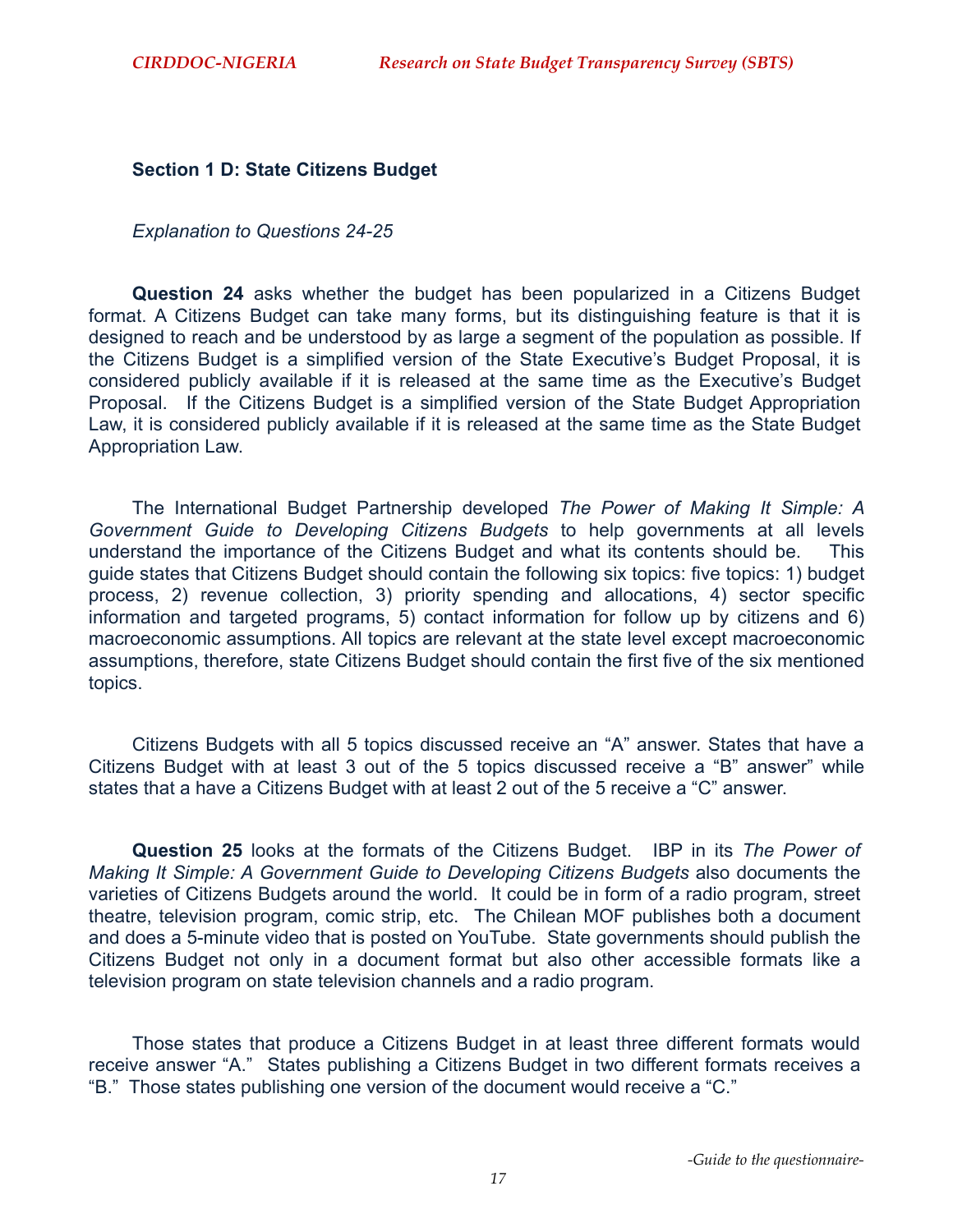# **Section 1 E: Implementation Reports including the State Executive's Quarterly Reports, the State Mid-Year Review and the State Accountant-General's Report**

#### *Explanations to Questions 26-29*

**Question 26 and 27** refer to the production and timeliness of the release of the State Quarterly Report by the state executive branch. The researcher should use the most recent Quarterly Report to respond to this question (preferably a quarterly report for 2017).

For example, if the researcher uses the first State Quarterly Report for January-March 2017 then if it is released before April 31 2017 the response would be "A"; if it is released after April 31 but before May 2017 the response would be "B" and if it were released after May 31 but before June 30 the response would be "C". If the release date is after June 30 then this report is not considered as publicly available as per this survey methodology and the response would be "D". Similarly, if this report is not released to the public at all the response would be "D" as well.

**Question 28** is about the State Mid-Year Review. The Mid-Year Review is considered to be publicly available if it is released within 3 months after the reporting period has ended. Researchers should check whether a Mid-Year Review was released during the 2017 fiscal year.

In order to ensure that programs are being implemented effectively and to identify any emerging problems, it is necessary to conduct a Mid-Year Review of the implementation of the budget's execution six months into the budget year

*It is important to distinguish a Mid-Year Review from a Quarterly Report issued at six months into the budget year. A Quarterly Report issued at six months should not substitute for a Mid-Year Review, and researchers should mark "d" for all questions related to the Mid-Yea Review if it is not issued in their state.* 

A Quarterly Report typically records actual expenditure and revenue to-date but does not include a discussion of how these trends will affect the estimates of full-year expenditure. The Mid-Year Review should offer updated projections of expenditures and revenues for the full fiscal year. Revised estimates in the Mid-Year Review should reflect both economic and technical changes as well as new policy proposals, including the reallocation of funds between administrative units, with a comprehensive explanation for any estimate adjustments. Similarly, the Mid-Year Review should include a revised economic forecast for the full fiscal year, taking into account actual economic performance to date and new projections for the remainder of the year.

**Question 29** asks about the State Accountant General's Report (Year-End Report). This report should consolidate information on the expenditures of administrative units,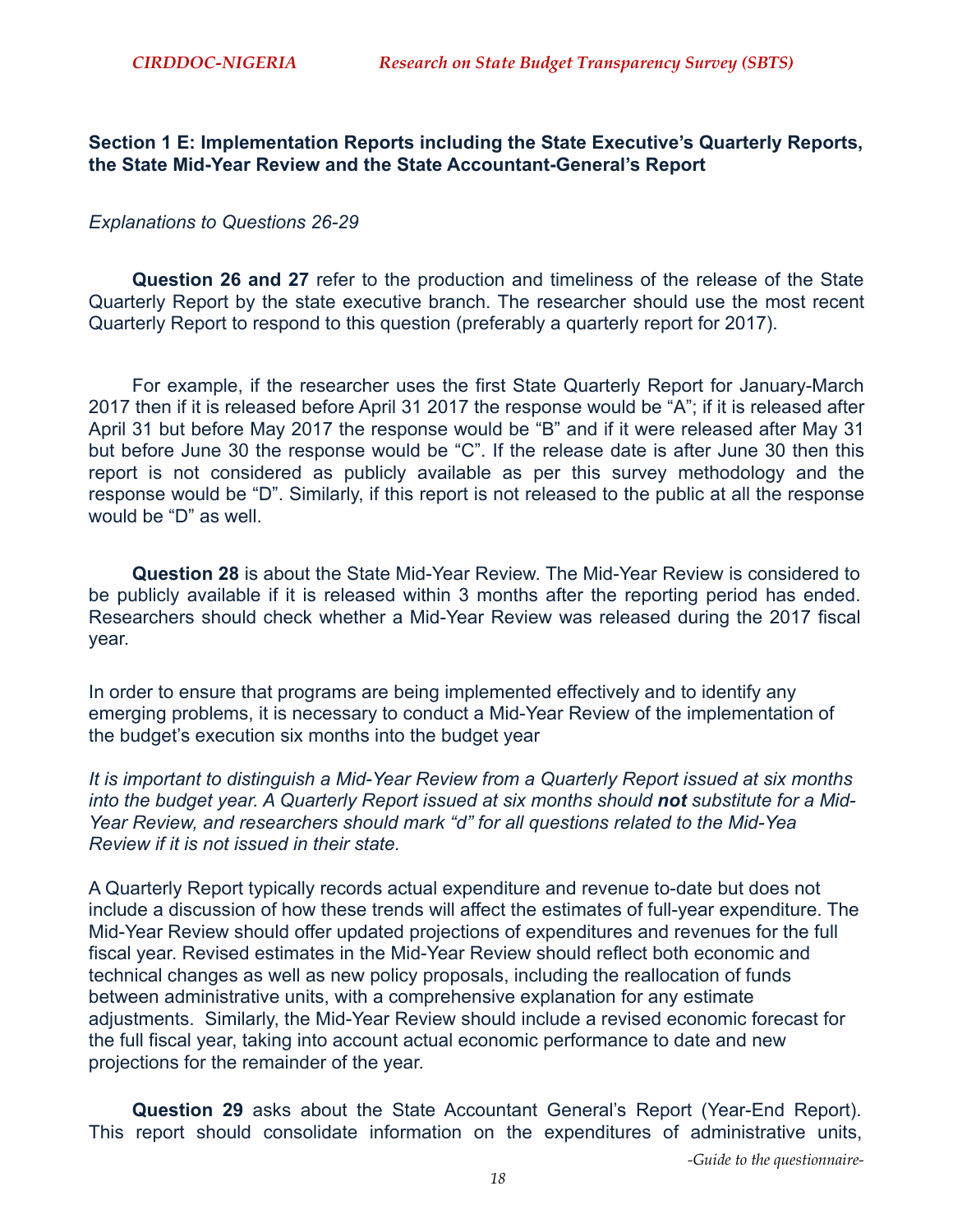revenue collections, and debt. It should cover all of the major items included in the budget, explaining differences between the original estimates (as amended by the state assembly during the year) and actual outcomes for expenditure, revenue and debt.

In order to be considered publicly available, the State Accountant General's Report should be released with a delay of no longer than nine (9) months after the end of the reporting period. If this report is not publicly available 2016, an earlier State Accountant General's Report cannot be used to respond to this Survey.

#### **Section 1 E: The State Auditor General's Report**

#### *Explanations to Questions 30-31*

Once expenditures have been completed and all transactions have been recorded, the state executive prepares an annual report that shows the total expenditures incurred by the state agencies during the year. The State Auditor General's office verifies these expenditures for accuracy.

In order to be considered publicly available by State Budget Transparency Survey (SBTS) methodology, the Audit Report must be released within twelve (12) months after the end of the fiscal year. Therefore, if the State Auditor General's Report is not available for 2016 the response to questions 30 will be "D."

**Question 30** seeks to look whether good Public Financial Management (PFM) practice is compiled in the state. The Lima Declaration on Auditing Precepts of INTOSAI states that Auditor Generals should provide a report on the execution of the budget on an annual basis.

**Question 31** seeks to know when the Auditor General's Report got to the State House of Assembly (SHoA).

#### **SECTION TWO: PUBLIC PARTICIPATION IN THE BUDGET PROCES[S1](#page-18-0)**

<span id="page-18-1"></span>*Questions (32-44) Public Engagement during Budget Formulation:* 

**Question 32** seeks to determine whether a legal framework (law, regulation, formal procedure, policy) exist exhorting the state governor to engage with the public in the budget formulation process. Legal frameworks are the basis to ensure that public participation is

<span id="page-18-0"></span>*[<sup>1</sup>](#page-18-1)* These questions are based on the International Budget Partnership's Open Budget Survey at [www.openbudgetindex.org](http://www.openbudgetindex.org) and the United States Government Financial Officer's Association's 2009 brief "Public Participation in Planning, Budgeting, and Performance Management" at [http://www.gfoa.org/downloads/PublicParticipationbudget.pdf](http://www.gfoa.org/downloads/publicparticipationbudget.pdf)).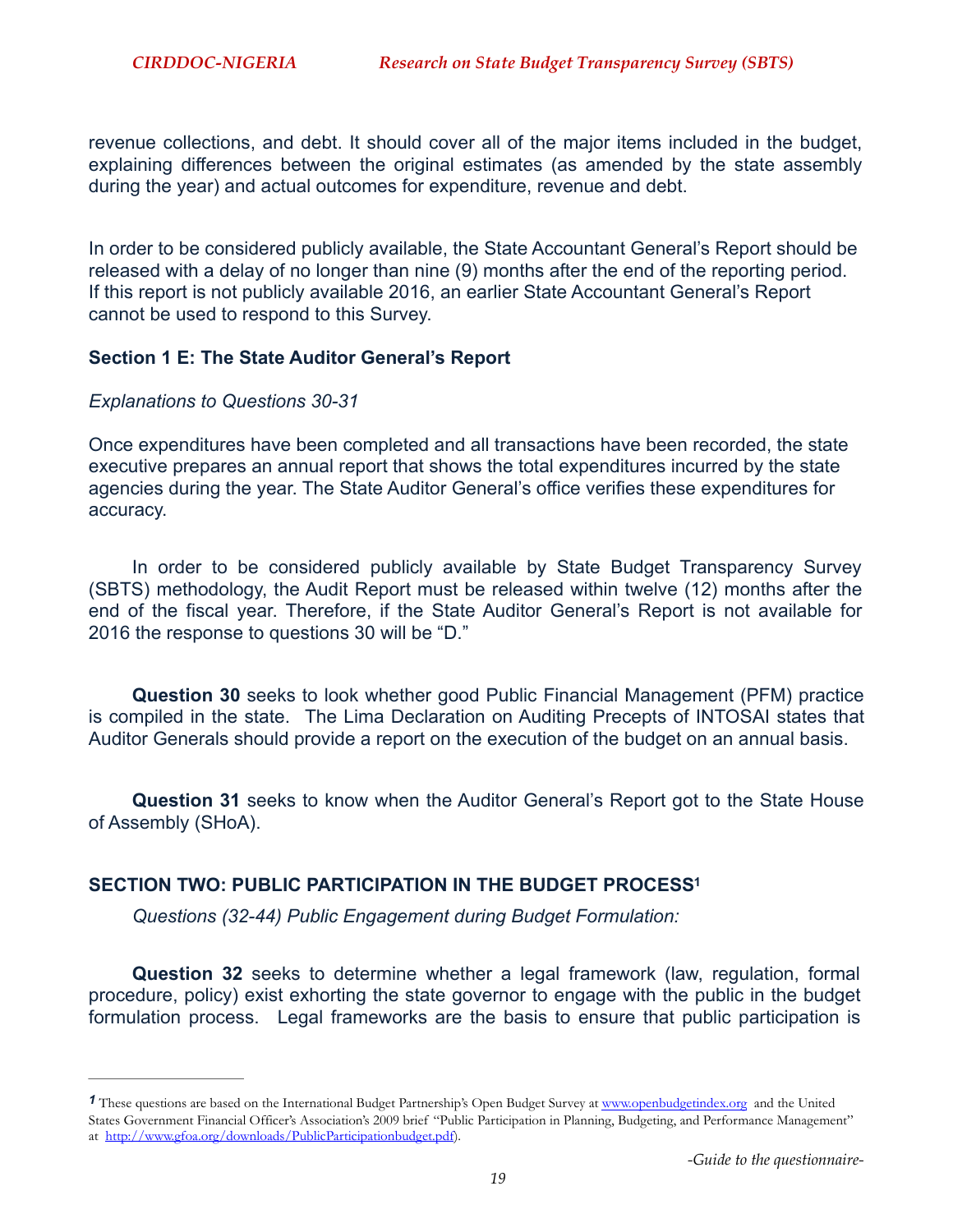implemented. Citizens can cite a law to exhort the governor to involve the public in the budget formulation process. Laws, however, do not mean that there is actual compliance.

State Budget Committees are meant to include a wide variety of members to give different perspectives on a variety of topics to be included in the budget. These committees can These members of the public can include private citizens, academics and members of public or private research institutes (if the research they produce is substantially free of government control or interference), private sector and representatives of civil society organizations, community-based organizations, trade unions, vulnerable groups, youth groups, churches or religious organizations, or other types of associations. These committees should be involved in budget planning discussions. When public inputs on the budget are included in budget allocations, budgets become more legitimate.

Answer "A" should be selected when a law exists and establishes the membership of State Budget Committee members that is representative of wide variety of stakeholders in the state. When a participation law does exist, but only a few members are a part of the meeting process answer "B" should be selected. While a law may not exist, state governors can have an informal policy or practice to involve the public in the budget formulation process. In this case, answer "C" should be chosen. When no legal framework exists or informal procedure exists, answer "D" should be chosen.

**Question 33** examines whether the state executive holds regular annual consultations with the public during the formulation process. State governors shouldn't just have State Budget Committees described earlier just to comply with a legal requirement. These committees should be accessible to all citizens so that a wide range of citizens are able to provide inputs. State Budget Committees can have used numerous mechanisms for eliciting public input. Common methods for soliciting information include the following:

- Surveys, either in person or via mail, phone, or Internet.
- Focus groups
- Interviews
- Comment (or point of service) cards
- Public meetings, such as public hearings, "Town Hall" meetings, and community vision sessions

Budgets can be confusing and State Budget Committees can help bridge this "literacy" gap by providing guidance to citizens who wish to be solicit inputs in the budget formulation process. The State Budget Call Circulars can serve as a background document for these State Budget Committees to ensure that their inputs are used in a timely manner. States should receive an "A" answer when these conditions are met.

State Budget Committees may have some mechanisms to solicit the public's input; however, the public is not engaged in providing inputs. When this occurs, the answer should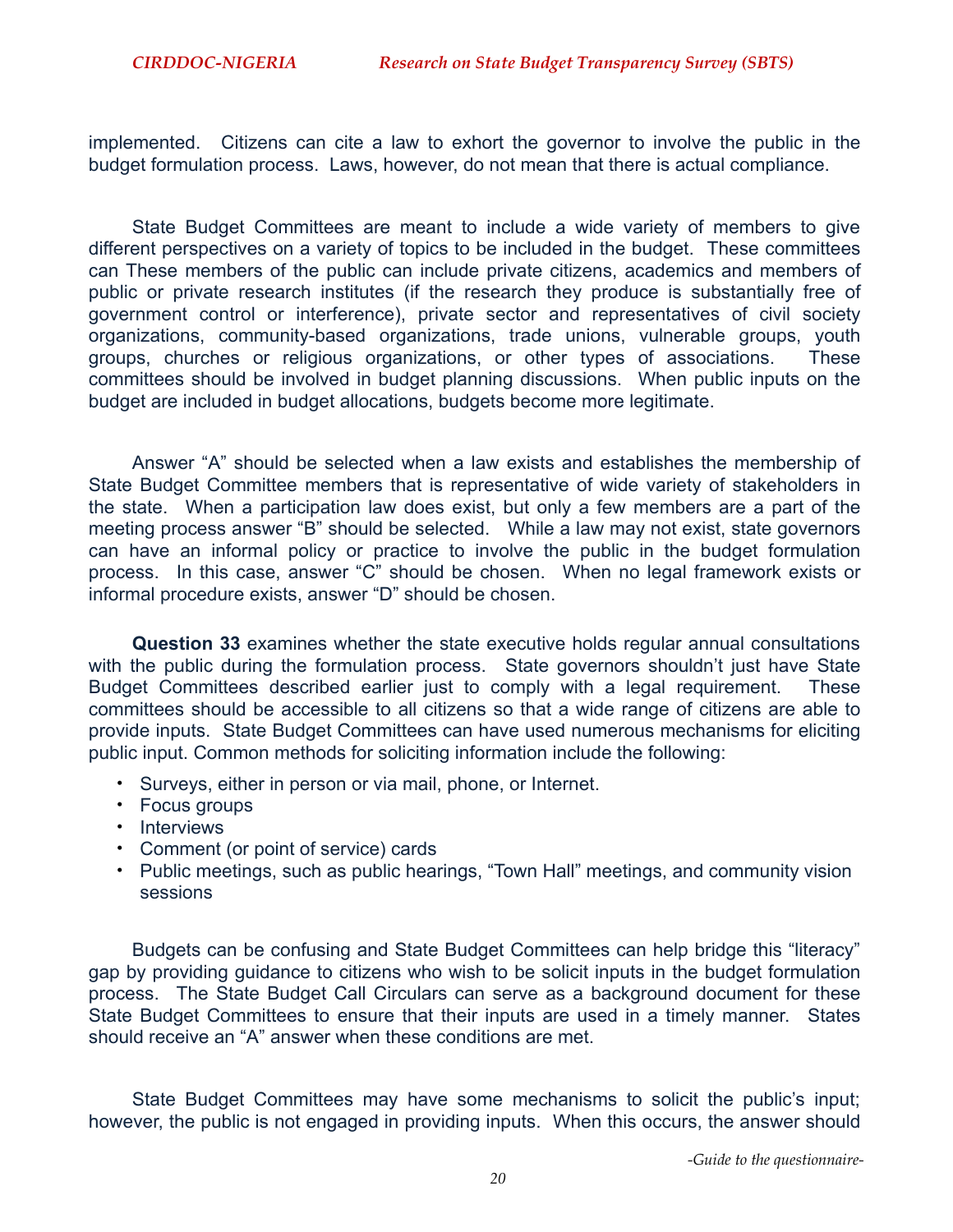be "B." When State Budget Committees exist along with the aforementioned mechanisms exist, but they are not designed in a manner to be accessible the answer should be "C". For States where no State Budget Committees exist, the answer should be "D."

The intention of the question is to explore if consultations that the state executive may hold are regular consultations on an *annual* basis that contribute to its crafting of the priorities included in its budget proposal.

**Question 34** asks whether the state executive holds annual consultations with the public regarding budgeting for vulnerable groups for the upcoming budget. These vulnerable groups include women's groups, youth, persons with disabilities, the elderly, etc. The purpose of specifically indentifying these groups is to address inequalities among these groups. To adequately address the inequalities, these groups can provide systematic examination of budget programs and policies and provide suggestions on how to improve. These meetings should not be on a once a year basis. Given the specific needs of the constituencies, state governments can benefit from extensive consultations with these groups. Answer "A" should be chosen when extensive consultations are held with a variety of these constituencies. When some key constituencies are excluded, answer "B" should be chosen. If such a meeting is a onetime occurrence, the answer is a "C."

**Question 35.** Articulating the purpose for conducting a public participation process is critical because the purpose becomes the foundation for deciding who to involve, how to select them, what activities they will be involved in, what information will be collected, and how the state government will use the information. Consequently, determining the purpose should be the first step in designing a participation effort. State governments *should not* initiate public participation processes without establishing a tangible purpose or objectives, nor is it sufficient to create a public participation process simply because it is a best practice or because other governments have done so.

Purposes may include one or more of the following, or individual state governments may identify other purposes for involving the public:

- To improve performance by better understanding what the public wants and expects from the state government;
- To adjust services and service levels more closely to citizens' preferences;
- To establish performance measures that incorporate the public's perspective;
- To differentiate among the expectations of various local government areas in policy and service design;
- To understand public priorities in planning, budgeting, and managing services;
- To establish long term strategies to provide for a fiscally sustainable future for the jurisdiction;
- To ensure that capital investment decisions, such as the location of infrastructure elements, are informed by public input;
- To provide information to the public about a government's services and results.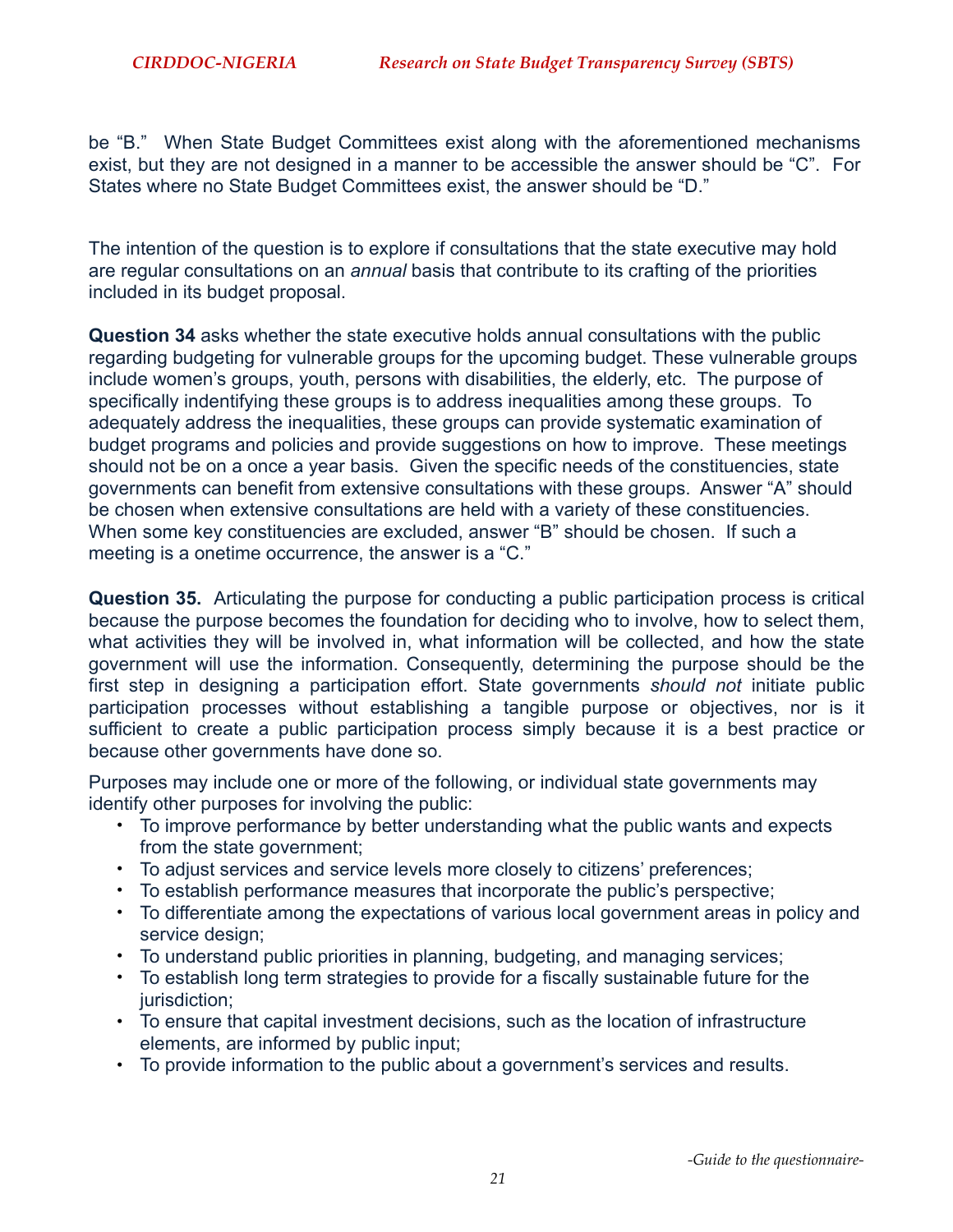**Question 36.** State governments should systematically collect, maintain, monitor, and analyze information gained from public involvement activities, maintain contact information on individuals and groups that wish to be kept informed, and use multiple communication mechanisms to ensure that those involved or interested in the process are notified of opportunities for additional feedback and of decisions made based on the public involvement process. Most importantly, state executives should explain how public involvement has made a difference in plans, budgets, and performance, and gather public feedback on how successful the process has been through the public's eyes.

#### *(Question 37-39) Public Engagement during Budget Enactment:*

**Questions 37-39** review opportunities for public participation in the budget debate while the State Assembly is discussing the budget during committee hearings. If the State Assembly does not organize public hearings on the budget the responses to both questions would be "D". For question 34 members of the executive invited to speak at these hearings may include the relevant government officials. Members of the public invited to speak at such hearings could include any individual, organization, or association independent of state government.

For question 38 as in case of the state executive, the state assembly should also compile reports that include all written testimony presented at the hearings. These reports should include how both the state executive(s) contributed and members of the public engaged in the budget debate, and how the state assembly incorporated their testimonies in their decisión making regarding the budget.

# *(Questions 40-42) Public Engagement during Budget Execution:*

**Question 40** asks about the ability of the public to obtain in practice highly disaggregated data that would be useful for monitoring specific activities or projects, using for example, expenditure tracking.

Researchers may recall that question 10 asked about the availability of information in the budget documents about expenditure "programs," which referred to *any level of detail below an administrative unit, such as a ministry or department*.

This question asks about the availability to the public of even more detailed information than program-level detail. For example, the State Ministry of Health's budget could be broken down into several "programs," such as "hospitals," "primary health care," or "administration." This question asks if it is possible in practice to obtain even more detailed information about, for example, the program known as "hospitals." This detail might include a list of all hospitals receiving funding, and the amount of funding each will receive. This level of detail is usually not provided in a state's budget documents, and frequently must be requested from a state ministry or agency.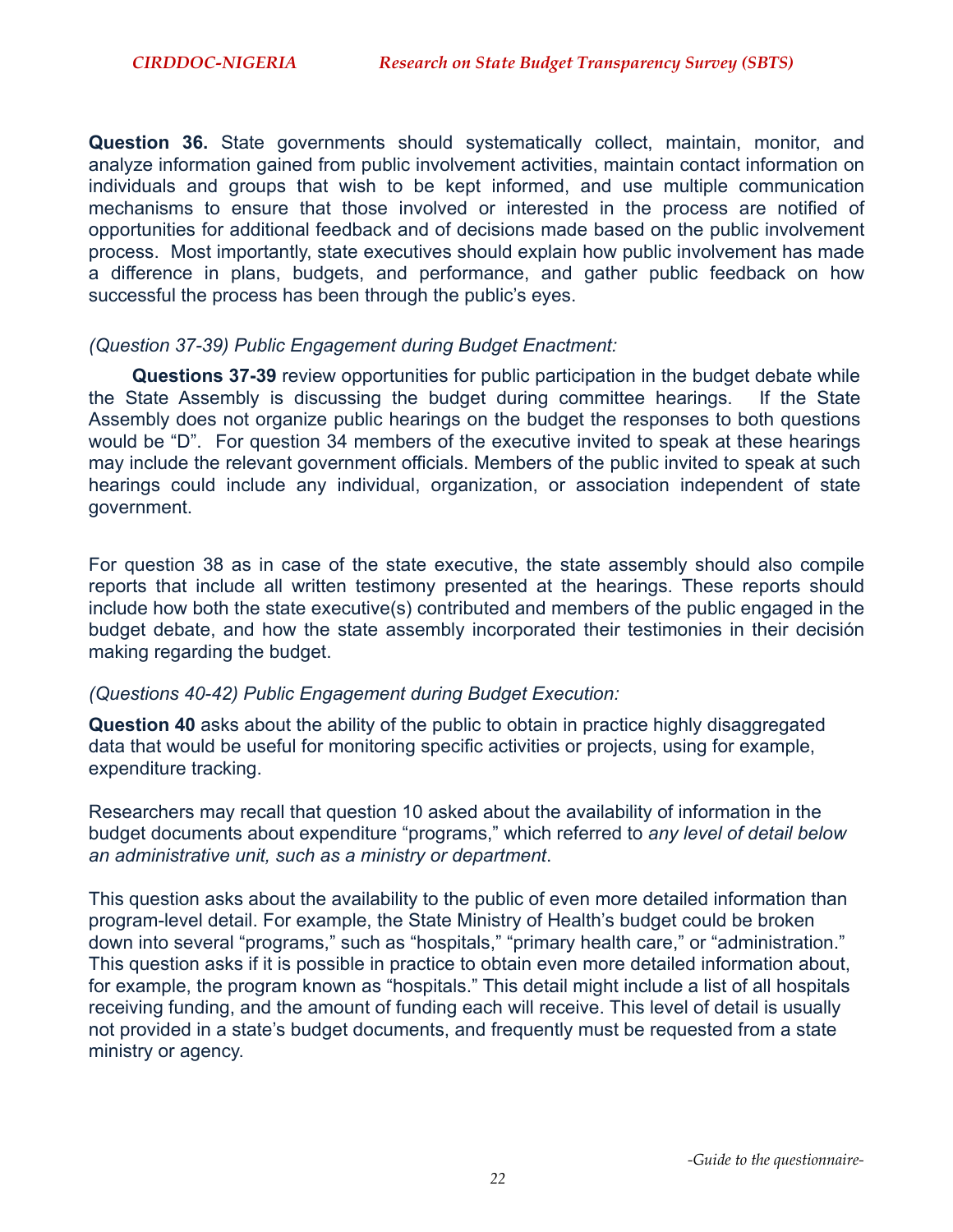**Question 41** is similar to question 32 but asks about whether State Budget Committees also solicit inputs during the execution phase. The mechanisms are similar to that in the execution phase.

**Question 42** is similar to question 39 but on budget execution.

## *(Questions 43-44) Public Engagement during Audit*

**Question 43** seeks to measure the commitment of the State Auditor General to public participation in influencing the audit agenda. Every year, the State Auditor General may typically undertake audits on a sample of agencies, projects, and programs in the state. While deciding its audit agenda, the state auditor general may seek to focus its attention on at least some agencies, programs, or projects based on complaints and suggestions from the public. The Auditor General may create formal mechanisms for receiving information from the public —through its website, hotlines, and offices (and persons) designated to collecting such information from the public.

Social audits are conducted by civil society to ensure that public funds are spent efficiently and with a purpose. State auditors' general shouldn't limit the interaction with the public with just a complaint mechanism. Auditor Generals in provinces in Colombia train civil society to be social auditors and use the audit findings in the annual report.

**Question 44** asks whether relevant committees of the state assembly publicly discuss the findings of the State Auditor General's report. Generally, the Public Accounts Committee has this responsibility, but other committees may also have specific responsibilities.

# **SECTION THREE: PUBLIC AVAILABILITY OF PROCUREMENT INFORMATION**

#### Introduction to the Public Procurement Process

Procurement is the acquisition of goods or commodities by a government ministry or agency's procurement department. This simply means the purchase of goods from suppliers at the lowest possible cost. The best way to do this is to let the suppliers compete with each other so that the expenses of the government are kept at a minimum.

Procurement usually involves a bidding process in which the bidders or sellers quote their prices and which accepts the lowest possible bid. This is the most efficient and costeffective method of procuring goods or services if the quality of the goods meets the government department's requirement.

The process of procurement usually begins when the government procurement department starts to search the market for bidders. After identifying the suppliers, a request for bids, proposals, quotes, and information can be made. However, direct contact with bidders can also be made instead of advertising the above requests.

After selecting the suitable bidders, a quality check is essential in order to confirm the suitability of the goods in question. The next step would be negotiation of the terms,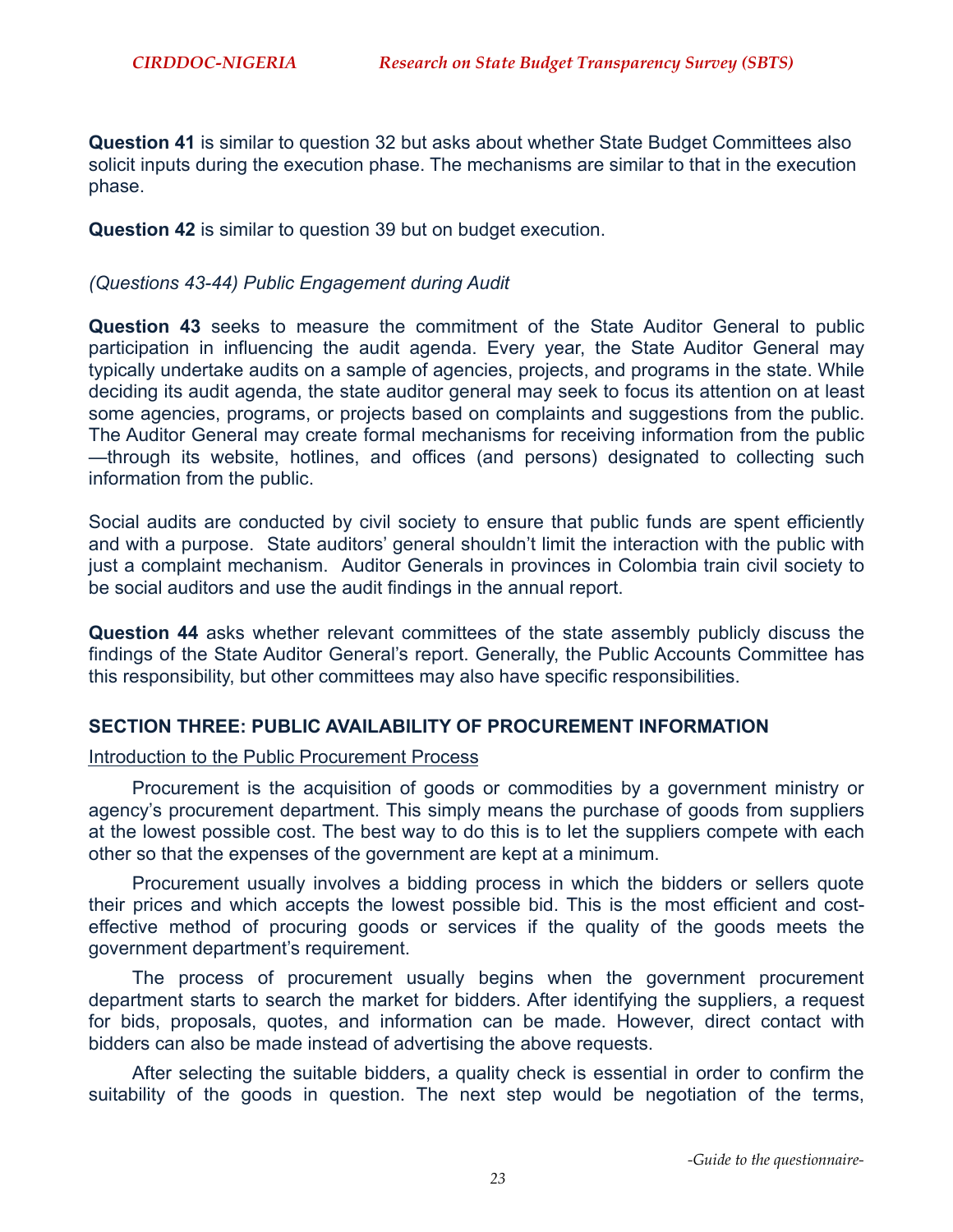conditions, quality, and delivery schedules. Logistics and payment are the next two important processes that determine the safe delivery and the payoff of goods.

The whole process of procurement should be carried out in compliance with the existing laws.

*Questions (45-59) Transparency in Public Procurement:* 

**Question 45 - 47** are based on the need to have transparency about public procurement regulations. The public should have access to state procurement laws, offices and council as provided by the law and procedures to determine whether they apply to all government entities or whether they exclude agencies or parts of the public expenditure (e.g. autonomous agencies or state-owned enterprises) and whether these exclusions are made by law or can be made administratively and not subject to public oversight.

**Question 48** asks whether the state has a Tenders Board, a regulatory body in charge of all aspects of procurement from the drafting of the guidance documents to the independent procurement complaint review body that manages disputes or complaints raised in the procurement processes. This body should publish execution reports of procurement projects. Publicly available guidance documents for potential bidders promote competition and increase confidence in the procurement system. Potential contractors are more willing to participate when they are familiar with the tender documents and their interpretation. Guidance documents should contain a set of standard and mandatory clauses and templates that will help the formulation of the tender documents.

State Tenders Boards should not only make guidance documents available but also use various mediums to publish potential contracts such as an online portal, tender board gazette, etc.

**Question 49** ask on the regularity of inviting stakeholders including Civil Society Organisations (CSOs) during bid opening.

**Question 50**. Tender documents should also be publicly available in order for suppliers to understand clearly what is requested from them and how the tendering process is to be carried out. The information in tender documents enables the submission of responsive tenders/proposals and establishes the basis of a transparent evaluation and award process.

Evaluation criteria for the procurement award should be pre-disclosed to the public. The decision criteria for the award should be based on awarding the lowest price evaluated tender. Criteria should be complete and they should not be vague so as to ensure that there is little room for subjective interpretation of the criteria by the evaluator and that the procurement process is fair and transparent.

**Questions 51.** Public opening of tenders is a means of increasing transparency to an open tendering exercise.Opening immediately after the deadline for submission of tenders diminishes the possibility of loss or alteration of proposals or submissions.During this process, the names and addresses of the bidders and the tender prices (and any withdrawals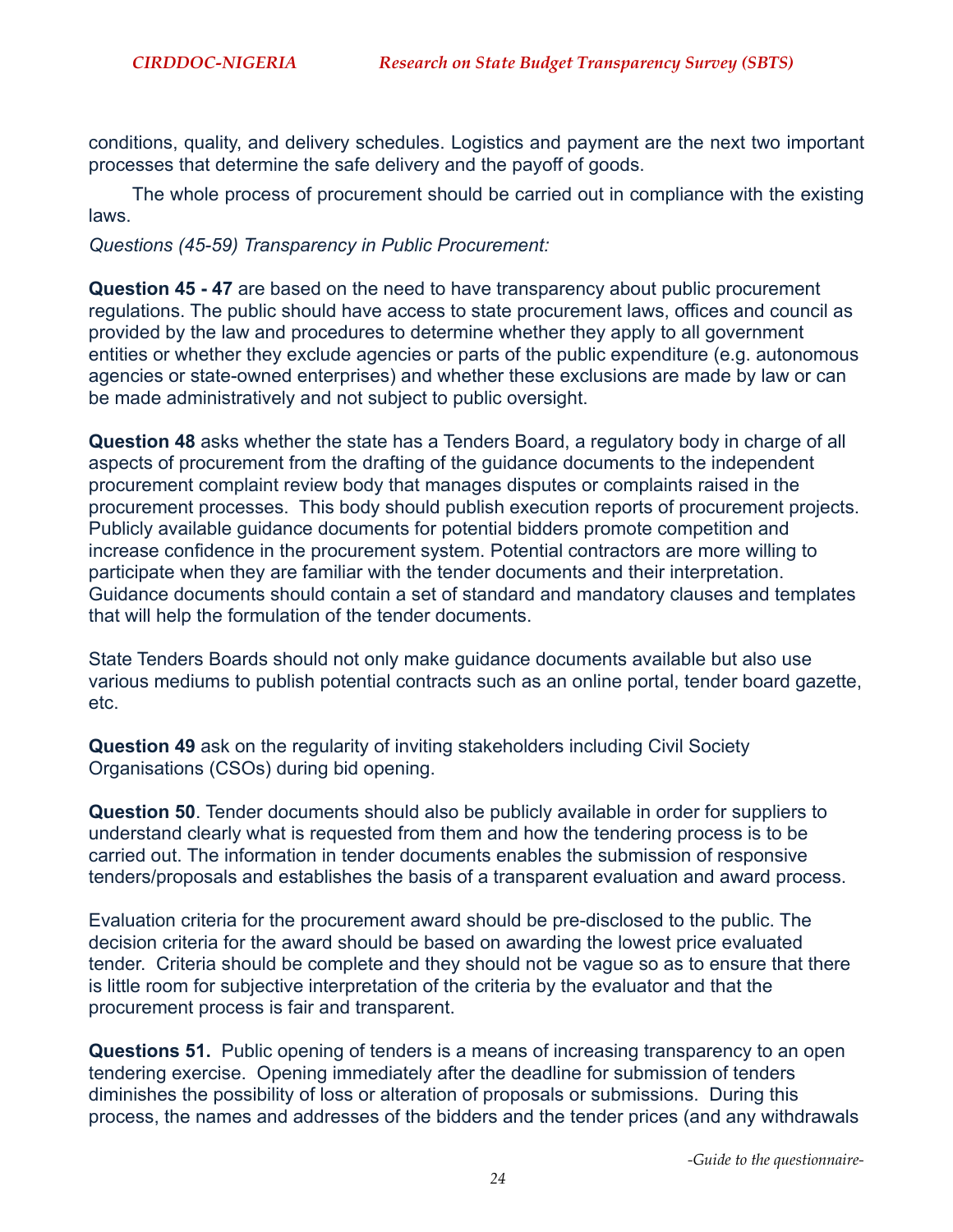or modifications to tenders duly submitted), and those of any alternative offers requested or permitted are read aloud and recorded.

**Questions 52.** In addition to the contracts that have been awarded, public information about winning tenders should also include the justification for why a specific contractor was awarded the tender in contrast to others.

Public access to procurement information enables interested parties to be better informed as to the consistency and fairness of the process and it creates a basis for social audit by increased stakeholders. This information should be easy to find, comprehensive and user friendly providing information of relevance. A dedicated website can be created for this purpose where agencies can duly post information on procurement in a timely manner.

**Questions 53-54.** Question 53 asks whether a independent procurement complaint review body exists. Questions 53 and 54 assess whether there is publicly available information regarding the procurement review process and dispute resolution mechanisms. This should include information regarding the procedures whereby complaints can be submitted to the procurement department or a separate complaint review entity. Information regarding the functioning of the procurement review system, e.g. number of cases filed, the average time for arbitration and the number of cases closed should also be accessible to the public.

**Question 55-59** ask about public access to regular information on contracts for community projects. State officials should provide a list of all awarded contracts, the amount of payment made to each contractor and the percentage of payment to each contractor of the total amount. This is important because the public can monitor and vouch for which projects are satisfactory or which have not even begun and help the state government hold contractors accountable for their work. For instance, if a community is informed that a school will be built in their area within a specified timeframe, and no construction has begun even though the contractor has been paid 80 percent of the total amount, the members of that community can bring this to the attention to the relevant public officials who can bring the contractor to task.

# **SECTION FOUR: LEGAL FRAMEWORKS (ACCESS TO INFORMATION AND FISCAL RESPONSIBILITY)**

**Question 60**. Freedom of Information laws are for the most part generic in nature and expansive. The International Budget Partnership analyzed the transparency and participation clauses in public finance laws in over 80 countries. While the study finds that there are many public finance laws around the word that have transparency clauses, there is no concrete language specifying that budget documents should be publicly available. This question asks whether there are specific provisions ensuring the publication of budget documents.

**Question 61**. Access to Information is an integral part to good governance. A Freedom of Information law provides the legal basis for citizens to request government information. Legal frameworks, however, do not always guarantee compliance with the law. Freedom of Information laws should have strong, concrete provisions on what is of public domain, how to request information and what recourses are available when access is denied. This question is